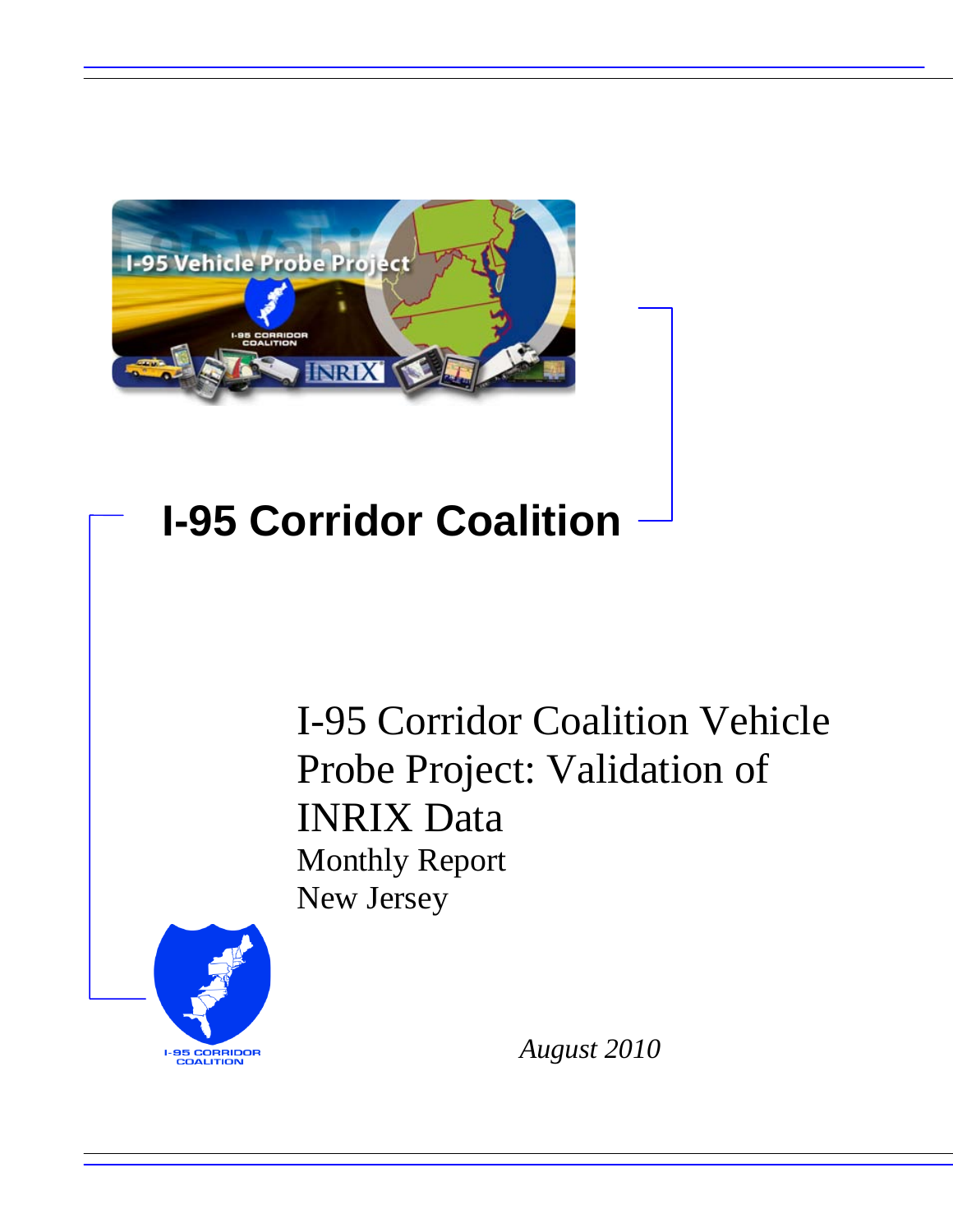# **I-95 CORRIDOR COALITION VEHICLE PROBE PROJECT: VALIDATION OF INRIX DATA AUGUST 2010**

## *Monthly Report*

*Prepared for:*

I-95 Corridor Coalition

*Sponsored by:*

I-95 Corridor Coalition

*Prepared by:*

Ali Haghani, Masoud Hamedi, Kaveh Farokhi Sadabadi University of Maryland, College Park

*Acknowledgements:*

The research team would like to express its gratitude for the assistance it received from the state highway officials in Delaware, Maryland, New Jersey, North Carolina, Virginia, and Pennsylvania during the course of this study. Their effort was instrumental during the data collection phase of the project. This report would not have been completed without their help.

*August 2010*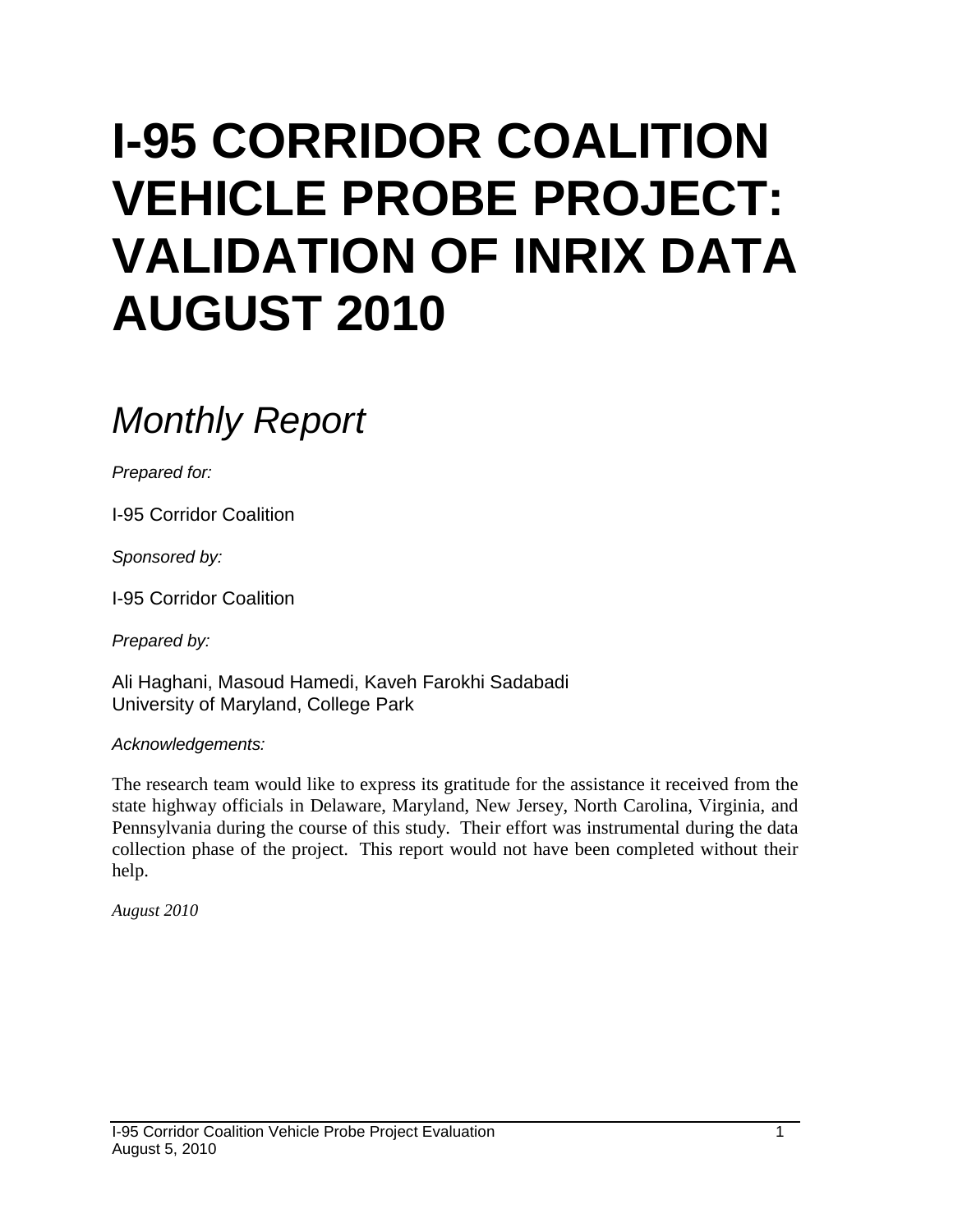## **Evaluation Results for the State of New Jersey**

## *Executive Summary*

Travel time samples were collected along approximately 17 freeway miles including a pair of mile-long freeway ramp segments in New Jersey for two weeks from Wednesday, June 16, 2010 through Wednesday, June 30, 2010. Data collected from freeways were compared with travel time and speed data reported by INRIX as part of the I-95 Vehicle Probe project. The freeway validation data below represents nearly 2000 hours of observations along ten freeway TMC segments, totaling 14.4 miles.

ES Table 1, below, summarizes the results of the comparison between the validation data and the INRIX data for freeway segments during this period. As shown, both the average absolute speed error and speed error bias were within specification for all speed bins. Even when errors are measured against the mean (rather than the SEM band), INRIX data quality meets contract quality standards in all but the 0-30 MPH speed bin.

| <b>ES Table 1 - New Jersey Evaluation Summary</b> |                                                                                                  |                                                           |                                            |            |                     |                    |  |  |  |  |
|---------------------------------------------------|--------------------------------------------------------------------------------------------------|-----------------------------------------------------------|--------------------------------------------|------------|---------------------|--------------------|--|--|--|--|
|                                                   |                                                                                                  | <b>Absolute Speed Error</b><br>$(\langle 10 \text{ mph})$ | <b>Speed Error Bias</b><br>$\left($ <5mph) |            | Number of           | Hours of           |  |  |  |  |
| <b>Speed</b>                                      | Comparison<br>with SEM                                                                           | Comparison                                                | Comparison<br>with SEM                     | Comparison | 5 Minute<br>Samples | Data<br>Collection |  |  |  |  |
|                                                   | Band                                                                                             | with Mean                                                 | Band                                       | with Mean  |                     |                    |  |  |  |  |
| $0-30$ MPH                                        | 5.90                                                                                             | 6.90                                                      | 4.60                                       | 5.10       | 605                 | 50.4               |  |  |  |  |
| 30-45 MPH                                         | 5.40                                                                                             | 7.20                                                      | 2.20                                       | 2.90       | 602                 | 50.2               |  |  |  |  |
| 45-60 MPH                                         | 2.30                                                                                             | 4.00                                                      | 0.00                                       | 0.40       | 3636                | 303.0              |  |  |  |  |
| $>60$ MPH                                         | 3.30                                                                                             | 5.60                                                      | $-2.60$                                    | $-4.30$    | 19084               | 1590.3             |  |  |  |  |
| All Speeds                                        | 3.27                                                                                             | 5.43                                                      | $-1.90$                                    | $-3.17$    | 23927               | 1993.9             |  |  |  |  |
|                                                   | Based upon data collected from June 16, 2010 through June 30, 2010 across 14.4 miles of roadway. |                                                           |                                            |            |                     |                    |  |  |  |  |

As part of the on-going validation process, vehicle probe data from each state is validated on a rotating basis. Since the inception of the validation process, data on roadways in the State of New Jersey were validated on seven occasions: September/October 2008, April 2009, June 2009, September 2009, and October 2009, May/June 2010 and June 2010. This represents more than 10,100 hours of observations along nearly 165 miles of freeway segments in New Jersey. ES Table 2 provides a summary of the cumulative validation effort. As shown, the absolute average speed error is within specification for all speed bins. The speed error bias is within specification for all speed bins except the 0-30 MPH bin.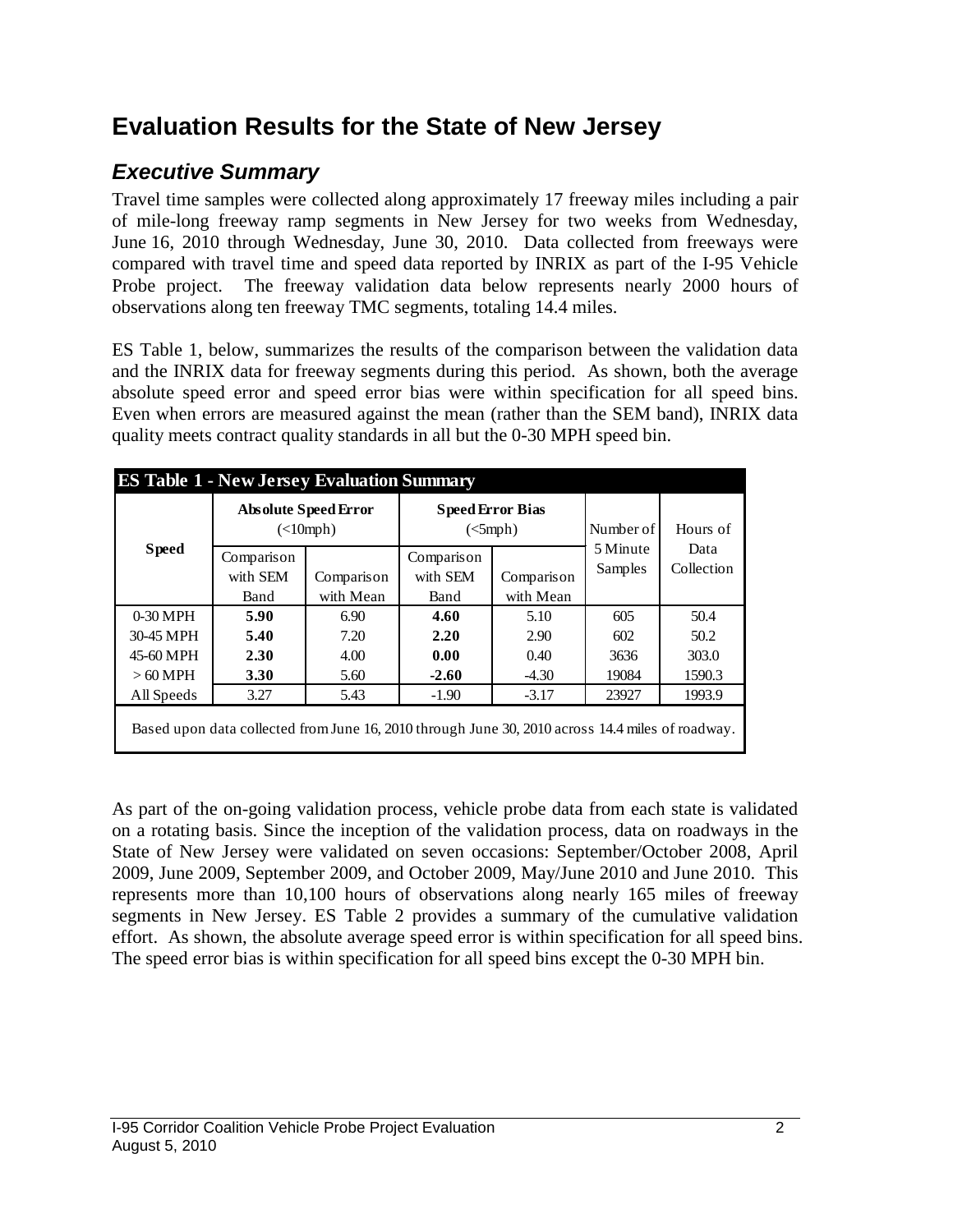| <b>ES Table 2 - New Jersey - Cummulative to Date</b> |            |                             |                         |                               |             |               |  |  |  |
|------------------------------------------------------|------------|-----------------------------|-------------------------|-------------------------------|-------------|---------------|--|--|--|
|                                                      |            | <b>Absolute Speed Error</b> | <b>Speed Error Bias</b> |                               |             |               |  |  |  |
|                                                      |            | $\left($ <10mph)            |                         | $\left($ $\leq$ mph $\right)$ |             |               |  |  |  |
| <b>Speed</b>                                         | Comparison |                             | Comparison              |                               | Number of 5 |               |  |  |  |
|                                                      | with SEM   | Comparison                  | with SEM                | Comparison                    | Minute      | Hours of Data |  |  |  |
|                                                      | Band       | with Mean                   | Band                    | with Mean                     | Samples     | Collection    |  |  |  |
| $0-30$ MPH                                           | 7.41       | 8.48                        | 5.33                    | 5.80                          | 2516        | 209.7         |  |  |  |
| 30-45 MPH                                            | 8.03       | 10.43                       | 4.82                    | 6.04                          | 2026        | 168.8         |  |  |  |
| 45-60 MPH                                            | 2.69       | 4.97                        | 0.57                    | 1.56                          | 13336       | 1111.3        |  |  |  |
| $>60$ MPH                                            | 2.82       | 5.30                        | $-2.49$                 | $-4.36$                       | 103580      | 8631.7        |  |  |  |
| All Speeds                                           | 2.99       | 5.42                        | $-1.87$                 | $-3.32$                       | 121458      | 10121.5       |  |  |  |
|                                                      |            |                             |                         |                               |             |               |  |  |  |

The validation data collected from the pair of freeway ramp segments were analyzed separately and not included in this analysis described above. In all speed bins less than 60mph, INRIX data meets the data quality measures on these two ramps. There were only three observations of speeds greater than 60mph during the data collection period (which is not unusual for ramps) so the results from this speed band were not a reliable indication of data quality.

### *Data Collection*

Bluetooth sensor deployments in New Jersey started on Wednesday, June 16, 2010. The actual deployments in New Jersey were performed with the assistance of New Jersey Department of Transportation (NJDOT) personnel. Sensors remained in the same position until they were retrieved two weeks later on Wednesday, June 30, 2010. This round of data collections in New Jersey was designed to cover segments of the highways along which both recurrent and non-recurrent congestions could be expected during both peak and offpeak periods.

Figure 1 presents snapshots of the roadway segments over which Bluetooth sensors were deployed in New Jersey. In this figure, red segments represent freeway segments while the blue color indicates the pair of ramp segments selected for analysis in this round of validation.

Table 1 presents a list of specific TMC segments that were selected as the validation sample in New Jersey. These segments cover a total length of approximately 17 freeway miles including two mile long freeway ramp segments. Since some TMC segments in this corridor are less than one mile long, when appropriate, consecutive TMC segments are combined to form path segments longer than one mile. In total, in this document results of validation performed on ten freeway segments are reported; two of which are standard TMC segments and the other eight are path segments combined from multiple standard TMC segments. The coordinates of the locations at which the Bluetooth sensors were deployed throughout the state of New Jersey are highlighted in Table 2. It should be noted that the configuration of consecutive TMC segments is such that the endpoint of one TMC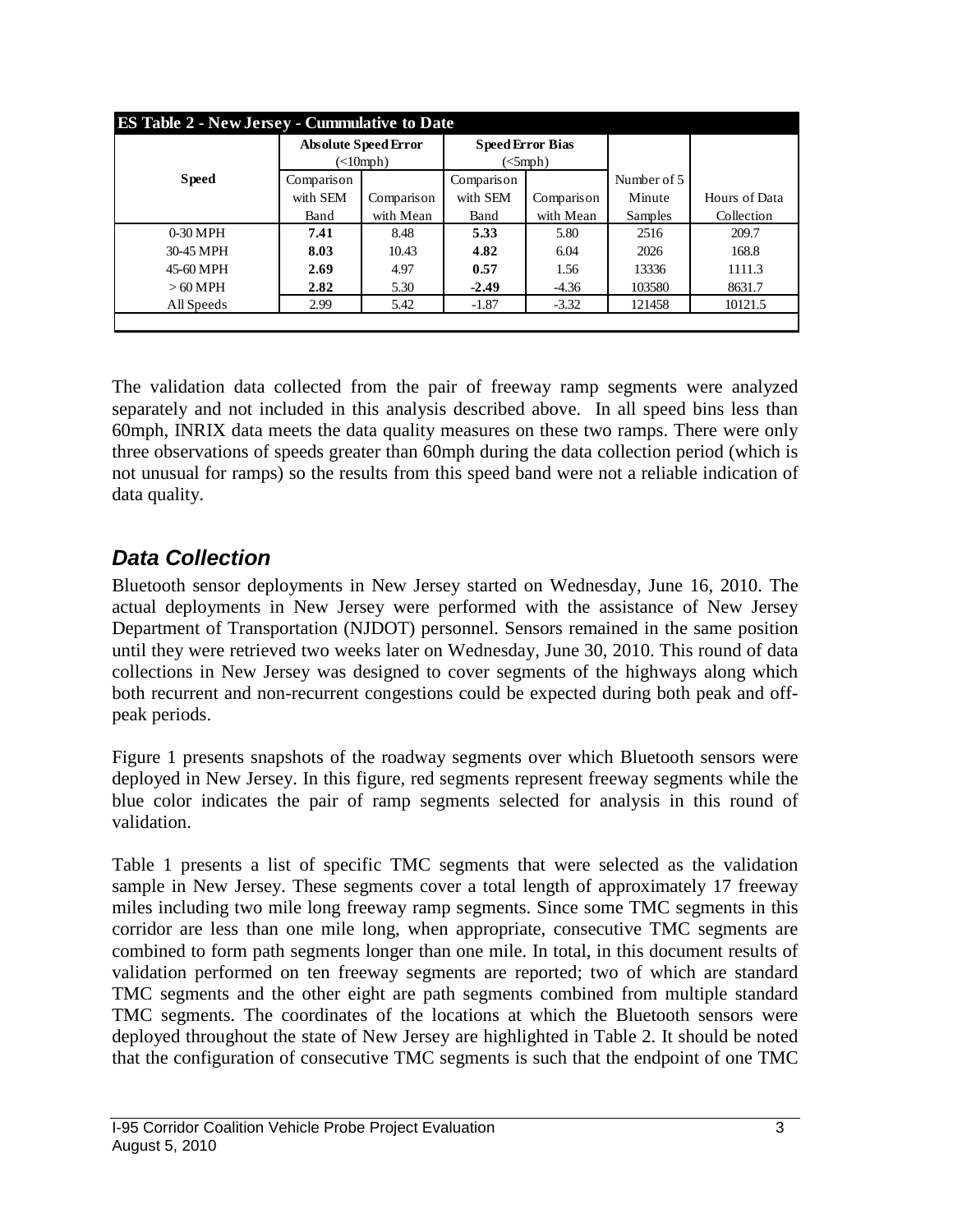segment and the start point of the next TMC segment are overlapping, so one Bluetooth sensor in that location is covering both TMC segments.

Finally, Table 3 summarizes the segment definitions used in the validation process which also presents the distances that have been used in the estimation of Bluetooth speeds based on travel times. Details of the algorithm used to estimate equivalent path travel times based on INRIX feeds for individual TMC segment are provided in a separate report titled "Estimation of Travel Times for Multiple TMC Segments" (dated February 2010) and available on the I-95 Corridor Coalition website. This algorithm finds an equivalent INRIX travel time (and therefore travel speed) corresponding to each sample Bluetooth travel time observation on the path segment of interest.

## *Analysis of Results*

Table 4 summarizes the data quality measures obtained as a result of comparison between Bluetooth and all reported INRIX speeds. In all speed bins, INRIX data meets the data quality measures set forth in the contract when errors are measured as a distance from the 1.96 times the standard error band.

It should be noted that while the total number of observations in the low speed bins across all TMC segments are reasonable, as Table 6 indicates, the number of observations in low speed bins for some individual TMC segments may be low.

Table 5 shows the percentage of the time intervals that fall within 5 mph of the SEM band and the mean for each speed bin for all TMC segments in New Jersey. Tables 6 and 7 present detailed data for individual TMC segments in New Jersey in similar format as Tables 4 and 5, respectively. Note that for some TMC segments in some speed bins the comparison results may not be reliable due to small number of observations.

Figures 2 and 3 show the overall speed error biases for different speed bins, and the average absolute speed errors for all validation segments in New Jersey, respectively. These figures correspond to Table 4.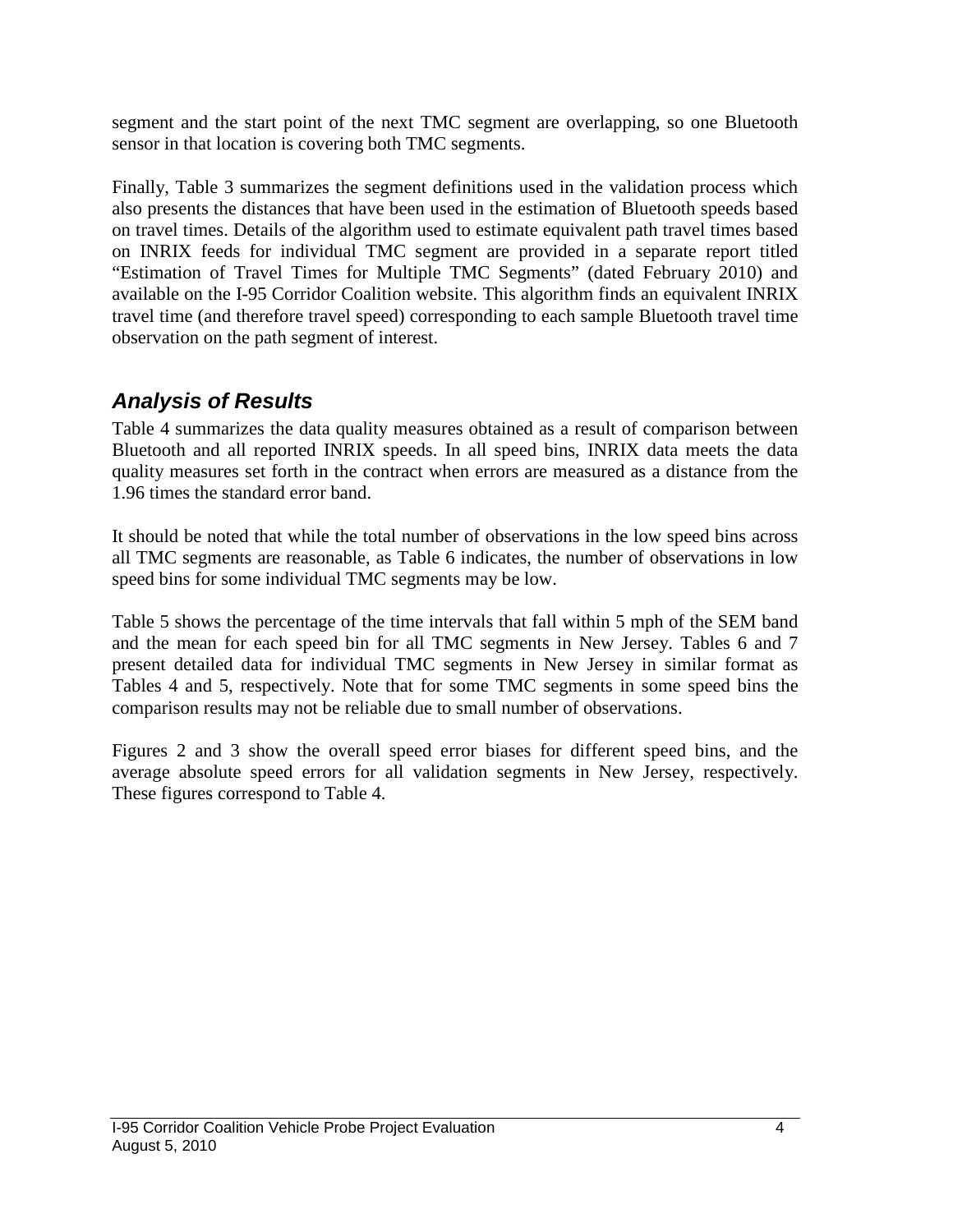

**Figure 1 TMC segments selected for validation in New Jersey**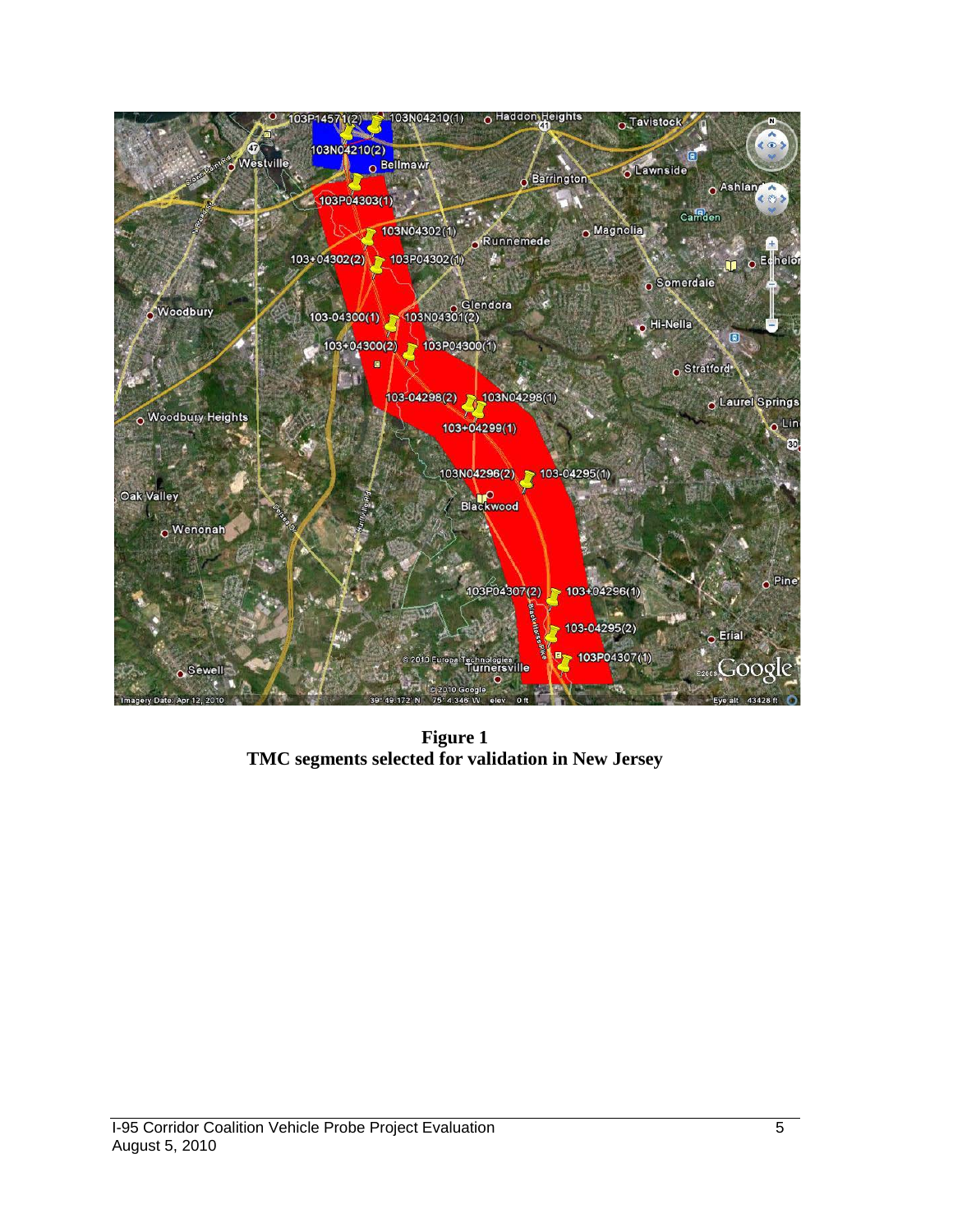|             |               |                |                                   |                                   |                   |                   | <b>LENGTH</b> |
|-------------|---------------|----------------|-----------------------------------|-----------------------------------|-------------------|-------------------|---------------|
| <b>TYPE</b> | <b>TMC</b>    | <b>HIGHWAY</b> | <b>STARTING AT</b>                | <b>ENDING AT</b>                  | <b>COUNTY</b>     | <b>DIRECTION</b>  | (mile)        |
| Ramp        | 103N04210     | $I-295$        | EXIT <sub>1B</sub>                | I-76/EXIT 26                      | <b>CAMDEN</b>     | <b>SOUTHBOUND</b> | 1.0           |
| Freeway     | 103-04304     | $NJ-42$        | I-76/EXIT 26                      | I-295/I-76/EXIT 26                | <b>CAMDEN</b>     | <b>SOUTHBOUND</b> | 0.3           |
| Freeway     | 103-04303     | $NJ-42$        | I-295/I-76/EXIT 26                | <b>CREEK RD</b>                   | <b>CAMDEN</b>     | SOUTHBOUND        | 0.3           |
| Freeway     | 103N04303     | $NJ-42$        | <b>CREEK RD</b>                   | <b>CREEK RD</b>                   | <b>CAMDEN</b>     | <b>SOUTHBOUND</b> | 0.1           |
| Freeway     | 103-04302     | $NJ-42$        | <b>CREEK RD</b>                   | <b>NJ-55/EXIT 13</b>              | <b>GLOUCESTER</b> | <b>SOUTHBOUND</b> | 0.8           |
| Freeway     | 103N04302     | $NJ-42$        | <b>NJ-55/EXIT 13</b>              | <b>NJ-55/EXIT 13</b>              | <b>GLOUCESTER</b> | <b>SOUTHBOUND</b> | 0.4           |
| Freeway     | 103-04301     | $NJ-42$        | <b>NJ-55/EXIT 13</b>              | <b>CLEMENTS BRIDGE RD/EXIT 12</b> | <b>GLOUCESTER</b> | <b>SOUTHBOUND</b> | 0.6           |
| Freeway     | 103N04301     | $NJ-42$        | <b>CLEMENTS BRIDGE RD/EXIT 12</b> | <b>CLEMENTS BRIDGE RD/EXIT 12</b> | <b>GLOUCESTER</b> | <b>SOUTHBOUND</b> | $0.2\,$       |
| Freeway     | 103-04300     | $NJ-42$        | <b>CLEMENTS BRIDGE RD/EXIT 12</b> | RTE-41/HURFFVILLE RD              | <b>GLOUCESTER</b> | <b>SOUTHBOUND</b> | 0.2           |
| Freeway     | 103N04300     | $NJ-42$        | RTE-41/HURFFVILLE RD              | RTE-41/HURFFVILLE RD              | <b>GLOUCESTER</b> | <b>SOUTHBOUND</b> | 0.3           |
| Freeway     | 103-04299     | $NJ-42$        | RTE-41/HURFFVILLE RD              | <b>LOWER LANDING RD/EXIT 10B</b>  | <b>CAMDEN</b>     | <b>SOUTHBOUND</b> | 0.2           |
| Freeway     | 103N04299     | $NJ-42$        | <b>LOWER LANDING RD/EXIT 10B</b>  | LOWER LANDING RD/EXIT 10B         | <b>CAMDEN</b>     | <b>SOUTHBOUND</b> | 0.1           |
| Freeway     | 103-04298     | $NJ-42$        | <b>LOWER LANDING RD/EXIT 10B</b>  | NJ-168/BLACK HORSE PIKE           | <b>CAMDEN</b>     | <b>SOUTHBOUND</b> | 0.8           |
| Freeway     | 103N04298     | $NJ-42$        | NJ-168/BLACK HORSE PIKE           | NJ-168/BLACK HORSE PIKE           | <b>CAMDEN</b>     | <b>SOUTHBOUND</b> | $0.2\,$       |
| Freeway     | 103-04297     | $NJ-42$        | NJ-168/BLACK HORSE PIKE           | <b>COLES RD</b>                   | <b>CAMDEN</b>     | <b>SOUTHBOUND</b> | 0.5           |
| Freeway     | 103N04297     | $NJ-42$        | <b>COLES RD</b>                   | <b>COLES RD</b>                   | <b>CAMDEN</b>     | <b>SOUTHBOUND</b> | 0.2           |
| Freeway     | 103-04296     | $NJ-42$        | <b>COLES RD</b>                   | <b>CHURCH ST</b>                  | <b>CAMDEN</b>     | <b>SOUTHBOUND</b> | 0.4           |
| Freeway     | 103N04296     | $NJ-42$        | <b>CHURCH ST</b>                  | <b>CHURCH ST</b>                  | <b>CAMDEN</b>     | <b>SOUTHBOUND</b> | 0.0           |
| Freeway     | 103-04295     | $NJ-42$        | <b>CHURCH ST</b>                  | NJ-168/ATLANTIC CITY EXPY         | <b>GLOUCESTER</b> | <b>SOUTHBOUND</b> | 2.2           |
| Freeway     | $103+04296$   | $NJ-42$        | <b>NJ-42/EXIT 44</b>              | <b>CHURCH ST</b>                  | <b>CAMDEN</b>     | <b>NORTHBOUND</b> | 1.7           |
| Freeway     | 103P04296     | $NJ-42$        | <b>CHURCH ST</b>                  | <b>CHURCH ST</b>                  | <b>CAMDEN</b>     | <b>NORTHBOUND</b> | 0.2           |
| Freeway     | $103 + 04297$ | $NJ-42$        | <b>CHURCH ST</b>                  | <b>COLES RD</b>                   | <b>CAMDEN</b>     | <b>NORTHBOUND</b> | 0.4           |
| Freeway     | 103P04297     | $NJ-42$        | <b>COLES RD</b>                   | <b>COLES RD</b>                   | <b>CAMDEN</b>     | <b>NORTHBOUND</b> | 0.0           |

**Table 1 Traffic Message Channel segments picked for validation in New Jersey**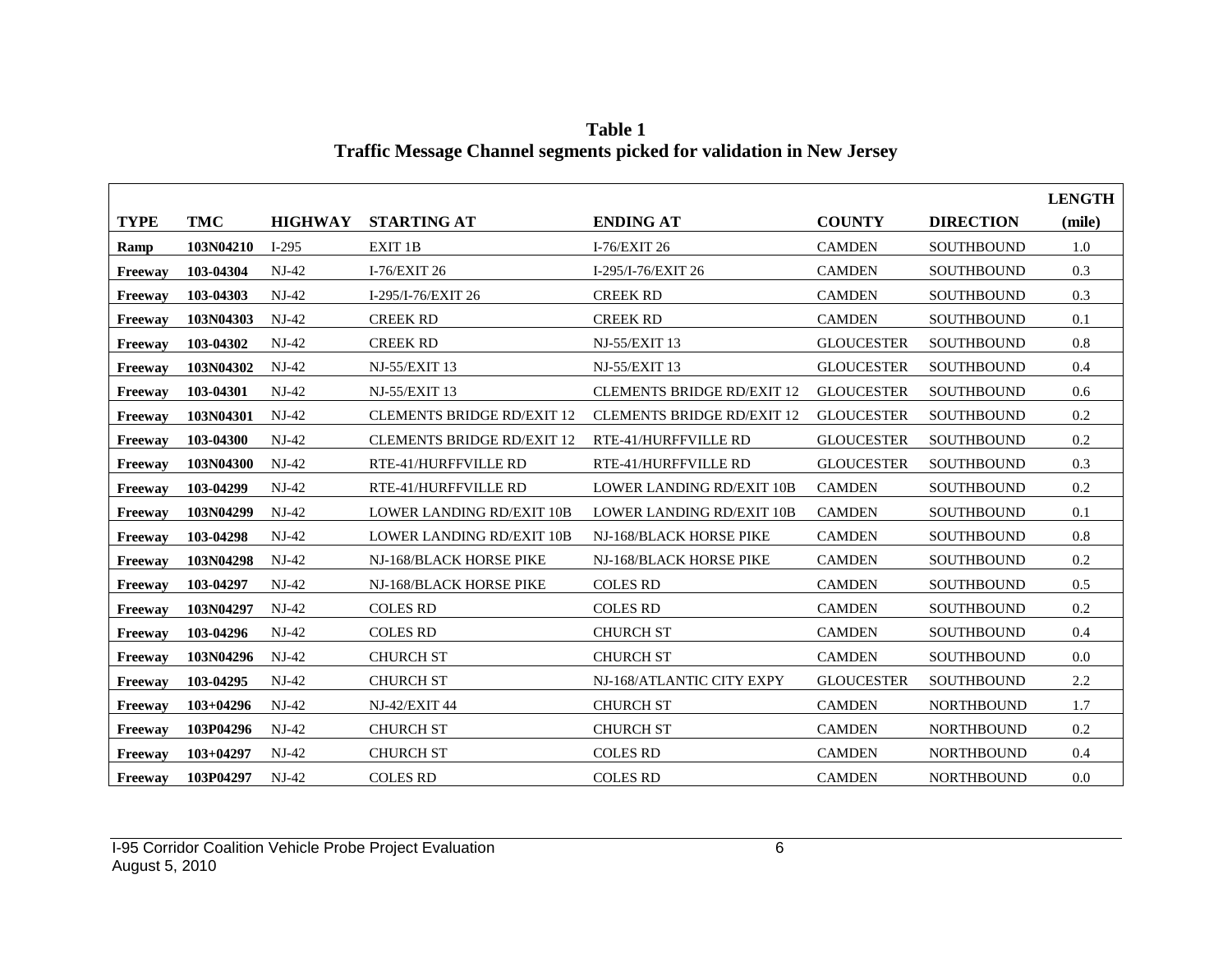| Table 1                                                                       |
|-------------------------------------------------------------------------------|
| Traffic Message Channel segments picked for validation in New Jersey (Cont'd) |

|             |               |                |                                   |                                   |                   |                              | <b>LENGTH</b> |
|-------------|---------------|----------------|-----------------------------------|-----------------------------------|-------------------|------------------------------|---------------|
| <b>TYPE</b> | <b>TMC</b>    | <b>HIGHWAY</b> | <b>STARTING AT</b>                | <b>ENDING AT</b>                  | <b>COUNTY</b>     | <b>DIRECTION</b>             | (mile)        |
| Freeway     | $103+04298$   | $NJ-42$        | <b>COLES RD</b>                   | NJ-168/BLACK HORSE PIKE           | <b>CAMDEN</b>     | <b>NORTHBOUND</b>            | 0.4           |
| Freeway     | 103P04298     | $NJ-42$        | NJ-168/BLACK HORSE PIKE           | NJ-168/BLACK HORSE PIKE           | <b>CAMDEN</b>     | <b>NORTHBOUND</b>            | 0.2           |
| Freeway     | $103+04299$   | $NJ-42$        | NJ-168/BLACK HORSE PIKE           | LOWER LANDING RD/EXIT 10B         | <b>CAMDEN</b>     | <b>NORTHBOUND</b>            | 1.0           |
| Freeway     | 103P04299     | $NJ-42$        | LOWER LANDING RD/EXIT 10B         | LOWER LANDING RD/EXIT 10B         | <b>CAMDEN</b>     | <b>NORTHBOUND</b>            | 0.1           |
| Freeway     | $103+04300$   | $NJ-42$        | LOWER LANDING RD/EXIT 10B         | RTE-41/HURFFVILLE RD              | <b>GLOUCESTER</b> | <b>NORTHBOUND</b>            | 0.2           |
| Freeway     | 103P04300     | $NJ-42$        | RTE-41/HURFFVILLE RD              | RTE-41/HURFFVILLE RD              | <b>GLOUCESTER</b> | <b>NORTHBOUND</b>            | 0.4           |
| Freeway     | $103+04301$   | $NJ-42$        | RTE-41/HURFFVILLE RD              | <b>CLEMENTS BRIDGE RD/EXIT 12</b> | <b>GLOUCESTER</b> | <b>NORTHBOUND</b>            | 0.2           |
| Freeway     | 103P04301     | $NJ-42$        | <b>CLEMENTS BRIDGE RD/EXIT 12</b> | <b>CLEMENTS BRIDGE RD/EXIT 12</b> | <b>GLOUCESTER</b> | <b>NORTHBOUND</b>            | 0.3           |
| Freeway     | $103 + 04302$ | $NJ-42$        | <b>CLEMENTS BRIDGE RD/EXIT 12</b> | <b>NJ-55/EXIT 13</b>              | <b>GLOUCESTER</b> | <b>NORTHBOUND</b>            | 0.3           |
| Freeway     | 103P04302     | $NJ-42$        | NJ-55/EXIT 13                     | <b>NJ-55/EXIT 13</b>              | <b>GLOUCESTER</b> | <b>NORTHBOUND</b>            | 0.4           |
| Freeway     | $103 + 04303$ | $NJ-42$        | NJ-55/EXIT 13                     | <b>CREEK RD</b>                   | <b>CAMDEN</b>     | <b>NORTHBOUND</b>            | 0.8           |
| Freeway     | 103P04303     | $NJ-42$        | <b>CREEK RD</b>                   | <b>CREEK RD</b>                   | <b>CAMDEN</b>     | <b>NORTHBOUND</b>            | 0.1           |
| Freeway     | $103+04304$   | $NJ-42$        | <b>CREEK RD</b>                   | I-295/I-76/EXIT 26                | <b>CAMDEN</b>     | <b>NORTHBOUND</b>            | 0.2           |
| Freeway     | 103-04293     | $I-76$         | I-295/I-76/EXIT 26                | $I-295/EXIT1$                     | <b>CAMDEN</b>     | <b>WESTBOUND</b>             | 0.3           |
| Ramp        | 103P14571     |                | $I-295/EXIT1$                     | EXIT 1B                           | <b>CAMDEN</b>     | $I-295$<br><b>NORTHBOUND</b> | 0.5           |
|             |               |                |                                   |                                   |                   |                              | 16.6          |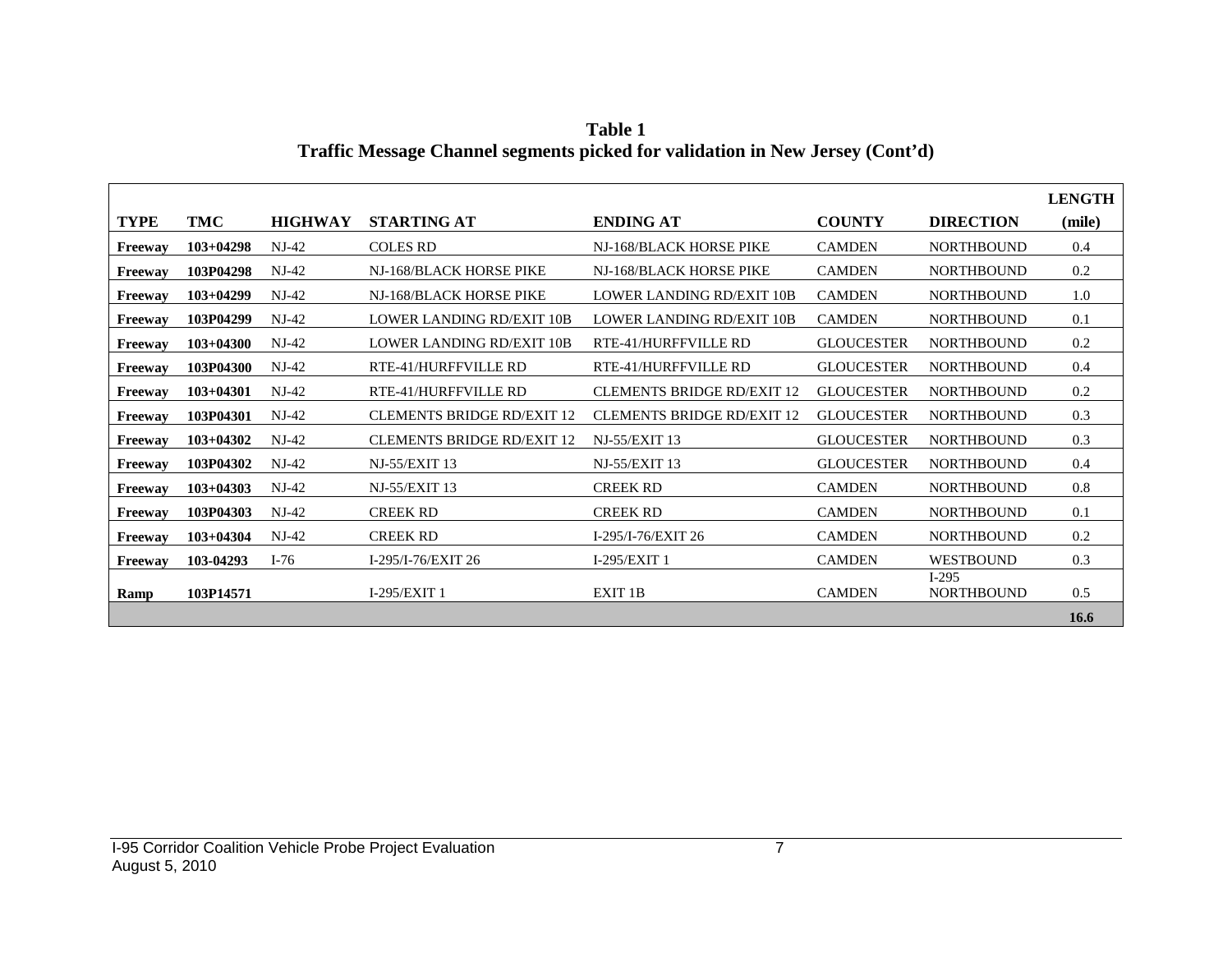**SEGMENT STANDARD TMC SENSOR DEPLOYMENT ERROR IN SEGMENT LENGTH (%) TYPE TMC Endpoint (1) Endpoint (2) Length Endpoint (1) Endpoint (2) Length Lat Long Lat Long (mile) Lat Long Lat Long (mile) Ramp** 103N04210 39.873840 -75.094757 39.872287 -75.102286 1.04 39.87335 -75.09305 1.18 1.18 13.0% **Freeway 103-04304** 39.871996 -75.102100 39.868229 -75.102112 0.26 39.87167 -75.10204 **Freeway 103-04303** 39.868229 -75.102112 39.864213 -75.101000 0.28 **Freeway 103N04303** 39.864213 -75.101000 39.862333 -75.100527 0.13 **Freeway 103-04302** 39.862333 -75.100527 39.851143 -75.096806 0.80 39.85214 -75.09733 **Freeway 103N04302** 39.851143 -75.096806 39.844931 -75.094714 0.44 39.85214 -75.09733 **Freeway 103-04301** 39.844931 -75.094714 39.836369 -75.091837 0.61 **Freeway 103N04301** 39.836369 -75.091837 39.833883 -75.090809 0.18 39.83492 -75.09141 **Freeway 103-04300** 39.833883 -75.090809 39.831010 -75.089027 0.22 39.83492 -75.09141 **Freeway** | 103N04300 | 39.831010 -75.089027 | 39.827911 -75.086294 | 0.26 **Freeway 103-04299** 39.827911 -75.086294 39.825406 -75.083199 0.24 **Freeway** | 103N04299 | 39.825406 -75.083199 | 39.824840 -75.082457 | 0.06 **Freeway 103-04298** 39.824840 -75.082457 39.817834 -75.070600 0.80 39.81727 -75.06980 **Freeway 103N04298** 39.817834 -75.070600 39.816341 -75.068174 0.16 39.81727 -75.06980 **Freeway 103-04297** 39.816341 -75.068174 39.811064 -75.061704 0.50 **Freeway 103N04297** 39.811064 -75.061704 39.808608 -75.059567 0.20 **Freeway 103-04296** 39.808608 -75.059567 39.802815 -75.055684 0.45 **Freeway 103N04296** 39.802815 -75.055684 39.802570 -75.055516 0.02 39.80313 -75.05595 **Freeway 103-04295** 39.802570 -75.055516 39.771630 -75.048974 2.20 39.80313 -75.05595 39.77211 -75.04912 2.21 0.3% **Freeway 103+04296** 39.778994 -75.048656 39.802589 -75.055137 1.69 39.77860 -75.04857 39.80372 -75.05586 1.81 6.9% **Freeway | 103P04296** | 39.802589 -75.055137 | 39.805587 -75.057116 | 0.23 | 39.80372 -75.05586 **Freeway 103+04297** 39.805587 -75.057116 39.810876 -75.061126 0.42

**Table 2 TMC segment lengths and distances between sensor deployment locations in the state of New Jersey**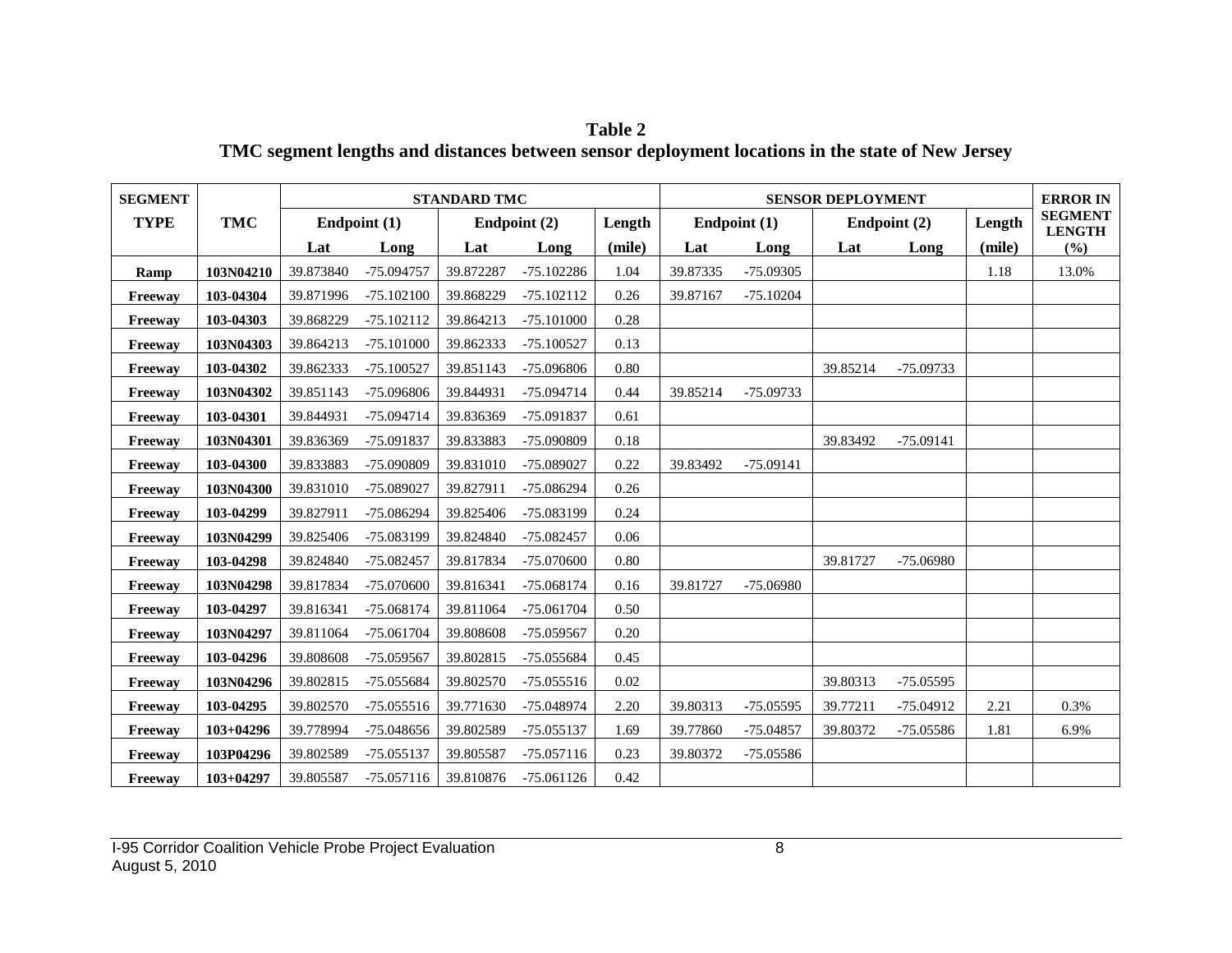#### **Table 2**

### **TMC segment lengths and distances between sensor deployment locations in the state of New Jersey (Cont'd)**

| <b>SEGMENT</b> |               |           |              | <b>STANDARD TMC</b> |              |        | <b>SENSOR DEPLOYMENT</b> |                |          |              |        | <b>ERROR IN</b>                 |
|----------------|---------------|-----------|--------------|---------------------|--------------|--------|--------------------------|----------------|----------|--------------|--------|---------------------------------|
| <b>TYPE</b>    | <b>TMC</b>    |           | Endpoint (1) |                     | Endpoint (2) | Length |                          | Endpoint $(1)$ |          | Endpoint (2) | Length | <b>SEGMENT</b><br><b>LENGTH</b> |
|                |               | Lat       | Long         | Lat                 | Long         | (mile) | Lat                      | Long           | Lat      | Long         | (mile) | (%)                             |
| Freeway        | 103P04297     | 39.810876 | $-75.061126$ | 39.811057           | $-75.061302$ | 0.02   |                          |                |          |              |        |                                 |
| Freeway        | $103 + 04298$ | 39.811057 | -75.061302   | 39.814940           | -75.065684   | 0.36   |                          |                |          |              |        |                                 |
| Freeway        | 103P04298     | 39.814940 | -75.065684   | 39.816577           | -75.068003   | 0.17   |                          |                | 39.81766 | $-75.06960$  |        |                                 |
| Freeway        | $103+04299$   | 39.816577 | -75.068003   | 39.825002           | -75.082203   | 0.95   | 39.81766                 | $-75.06960$    |          |              |        |                                 |
| <b>Freeway</b> | 103P04299     | 39.825002 | -75.082203   | 39.825583           | -75.082966   | 0.06   |                          |                |          |              |        |                                 |
| Freeway        | $103 + 04300$ | 39.825583 | -75.082966   | 39.828140           | $-75.086056$ | 0.24   |                          |                | 39.82810 | $-75.08584$  |        |                                 |
| Freeway        | 103P04300     | 39.828140 | -75.086056   | 39.833494           | $-75.090244$ | 0.43   | 39.82810                 | $-75.08584$    |          |              |        |                                 |
| Freeway        | $103+04301$   | 39.833494 | $-75.090244$ | 39.836936           | -75.091667   | 0.25   |                          |                |          |              |        |                                 |
| Freeway        | 103P04301     | 39.836936 | -75.091667   | 39.840585           | -75.092907   | 0.26   |                          |                |          |              |        |                                 |
| Freeway        | $103 + 04302$ | 39.840585 | -75.092907   | 39.845483           | -75.094547   | 0.35   |                          |                | 39.84600 | $-75.09477$  |        |                                 |
| Freeway        | 103P04302     | 39.845483 | -75.094547   | 39.851385           | $-75.096570$ | 0.42   | 39.84600                 | $-75.09477$    |          |              |        |                                 |
| Freeway        | $103 + 04303$ | 39.851385 | $-75.096570$ | 39.862138           | $-75.100168$ | 0.77   |                          |                | 39.86159 | -75.09979    |        |                                 |
| <b>Freeway</b> | 103P04303     | 39.862138 | $-75.100168$ | 39.864221           | $-75.100698$ | 0.15   | 39.86159                 | $-75.09979$    |          |              |        |                                 |
| Freeway        | $103 + 04304$ | 39.864221 | $-75.100698$ | 39.867704           | $-75.101022$ | 0.24   |                          |                |          |              |        |                                 |
| Freeway        | 103-04293     | 39.867704 | $-75.101022$ | 39.872281           | $-75.101811$ | 0.32   |                          |                |          |              |        |                                 |
| Ramp           | 103P14571     | 39.872281 | -75.101811   | 39.873631           | $-75.095328$ | 0.49   |                          |                | 39.87383 | $-75.09583$  |        |                                 |
|                |               |           |              |                     |              | 16.68  |                          |                |          |              |        |                                 |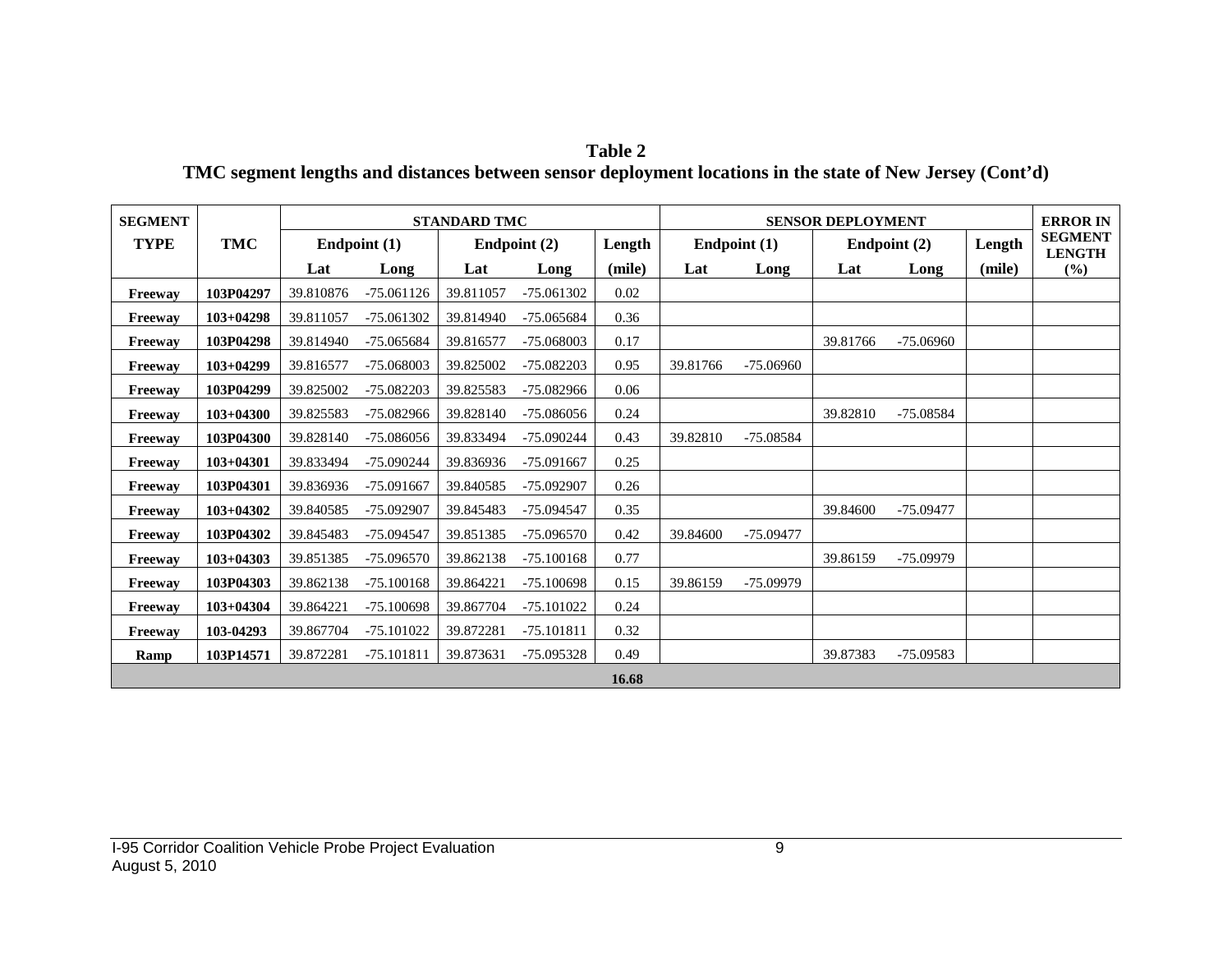**Table 3 Path segments identified for validation in New Jersey**

|                |                              |             | STANDARD SEGMENTS INCLUDED |             |               |           |                                      |                                      |                 | <b>LENGTH (MILE)</b> |              |
|----------------|------------------------------|-------------|----------------------------|-------------|---------------|-----------|--------------------------------------|--------------------------------------|-----------------|----------------------|--------------|
| <b>Type</b>    | <b>Validation</b><br>Segment | TMC(1)      | TMC(2)                     | TMC(3)      | TMC(4)        | TMC(5)    | <b>STARTING AT</b>                   | <b>ENDING AT</b>                     | <b>Standard</b> | <b>Deployment</b>    | Error<br>(%) |
| Ramp           | 103N04210                    | 103N04210   |                            |             |               |           | EXIT 1B                              | I-76/EXIT 26                         | 1.0             | 1.18                 | 13.00%       |
| Freeway        | NJ07-0001                    | 103-04304   | 103-04303                  | 103N04303   | 103-04302     |           | I-76/EXIT 26                         | <b>NJ-55/EXIT 13</b>                 | 1.5             | 1.38                 | $-6.71%$     |
| Freeway        | NJ07-0002                    | 103N04302   | 103-04301                  | 103N04301   |               |           | NJ-55/EXIT 13                        | <b>CLEMENTS BRIDGE</b><br>RD/EXIT 12 | 1.2             | 1.23                 | $-0.51%$     |
| Freeway        | NJ07-0003                    | 103-04300   | 103N04300                  | 103-04299   | 103N04299     | 103-04298 | <b>CLEMENTS BRIDGE</b><br>RD/EXIT 12 | NJ-168/BLACK HORSE<br><b>PIKE</b>    | 1.6             | 1.70                 | 8.59%        |
| Freeway        | NJ07-0004                    | 103N04298   | 103-04297                  | 103N04297   | 103-04296     | 103N04296 | NJ-168/BLACK HORSE<br>PIKE           | <b>CHURCH ST</b>                     | 1.3             | 1.24                 | $-7.69\%$    |
| <b>Freeway</b> | 103-04295                    | 103-04295   |                            |             |               |           | <b>CHURCH ST</b>                     | NJ-168/ATLANTIC<br><b>CITY EXPY</b>  | 2.2             | 2.21                 | 0.29%        |
| Freeway        | $103 + 04296$                | 103+04296   |                            |             |               |           | <b>NJ-42/EXIT 44</b>                 | <b>CHURCH ST</b>                     | 1.7             | 1.81                 | 6.86%        |
| Freeway        | NJ07-0005                    | 103P04296   | $103 + 04297$              | 103P04297   | $103+04298$   | 103P04298 | <b>CHURCH ST</b>                     | NJ-168/BLACK HORSE<br><b>PIKE</b>    | 1.2             | 1.21                 | 1.61%        |
| Freeway        | NJ07-0006                    | $103+04299$ | 103P04299                  | $103+04300$ |               |           | NJ-168/BLACK HORSE<br><b>PIKE</b>    | RTE-41/HURFFVILLE<br>RD              | 1.3             | 1.13                 | $-9.77\%$    |
| Freeway        | NJ07-0007                    | 103P04300   | $103 + 04301$              | 103P04301   | $103 + 04302$ |           | RTE-41/HURFFVILLE<br>RD              | <b>NJ-55/EXIT 13</b>                 | 1.3             | 1.34                 | 3.54%        |
| Freeway        | NJ07-0008                    | 103P04302   | $103+04303$                |             |               |           | <b>NJ-55/EXIT 13</b>                 | <b>CREEK RD</b>                      | 1.2             | 1.11                 | $-6.83%$     |
| Ramp           | NJ07-0009                    | 103P04303   | 103+04304                  | 103-04293   | 103P14571     |           | <b>CREEK RD</b>                      | EXIT 1B                              | 1.2             | 1.21                 | 0.93%        |
| <b>TOTAL</b>   |                              |             |                            |             |               |           |                                      |                                      | 16.68           | 16.73                |              |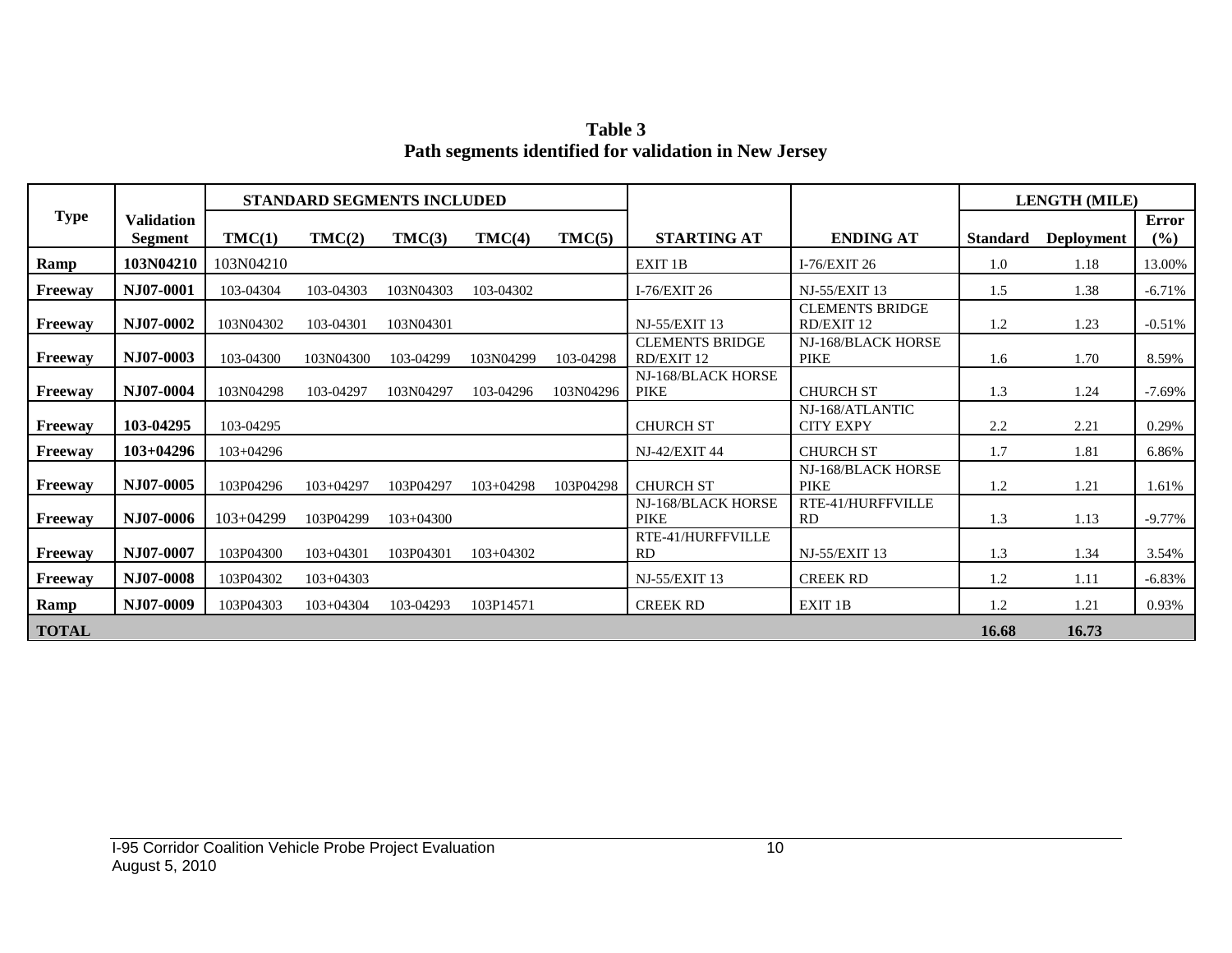#### **Table 4 Data quality measures for freeway segments greater than one mile in New Jersey**

|                            |                                                                                                    | <b>Data Quality Measures for</b> |                                                                                                           |             |                |  |  |
|----------------------------|----------------------------------------------------------------------------------------------------|----------------------------------|-----------------------------------------------------------------------------------------------------------|-------------|----------------|--|--|
|                            |                                                                                                    | 1.96 SE Band                     |                                                                                                           | <b>Mean</b> |                |  |  |
| <b>SPEED</b><br><b>BIN</b> | Average<br><b>Speed</b><br><b>Error</b><br><b>Absolute</b><br>Bias<br><b>Speed</b><br><b>Error</b> |                                  | <b>Speed</b><br>Average<br><b>Error</b><br><b>Absolute</b><br><b>Bias</b><br><b>Speed</b><br><b>Error</b> |             | No. of<br>Obs. |  |  |
| $0 - 30$                   | 4.6                                                                                                | 5.9                              | 5.1                                                                                                       | 6.9         | 605            |  |  |
| $30 - 45$                  | 2.2                                                                                                | 5.4                              | 2.9                                                                                                       | 7.2         | 602            |  |  |
| $45 - 60$                  | 0.0                                                                                                | 2.3                              | 0.4                                                                                                       | 4.0         | 3636           |  |  |
| $60+$                      | $-2.6$                                                                                             | 3.3                              | $-4.3$                                                                                                    | 5.6         | 19084          |  |  |

#### **Table 5**

#### **Percent observations meeting data quality criteria for freeway segments greater than one mile in New Jersey**

|                            |                                                    |                                                         | Data Quality Measures for                 |                                                     |                |  |  |
|----------------------------|----------------------------------------------------|---------------------------------------------------------|-------------------------------------------|-----------------------------------------------------|----------------|--|--|
|                            |                                                    | 1.96 SE Band                                            |                                           | Mean                                                |                |  |  |
| <b>SPEED</b><br><b>BIN</b> | <b>Percentage</b><br>falling<br>inside the<br>band | Percentage<br>falling<br>within 5<br>mph of the<br>band | <b>Percentage</b><br>equal to the<br>mean | <b>Percentage</b><br>within 5<br>mph of the<br>mean | No. of<br>Obs. |  |  |
| $0 - 30$                   | 12%                                                | 67%                                                     | $0\%$                                     | 61%                                                 | 605            |  |  |
| $30 - 45$                  | 15%                                                | 63%                                                     | 0%                                        | 50%                                                 | 602            |  |  |
| $45 - 60$                  | 37%                                                | 85%                                                     | $0\%$                                     | 73%                                                 | 3636           |  |  |
| $60+$                      | 29%                                                | 74%                                                     | 0%                                        | 52%                                                 | 19084          |  |  |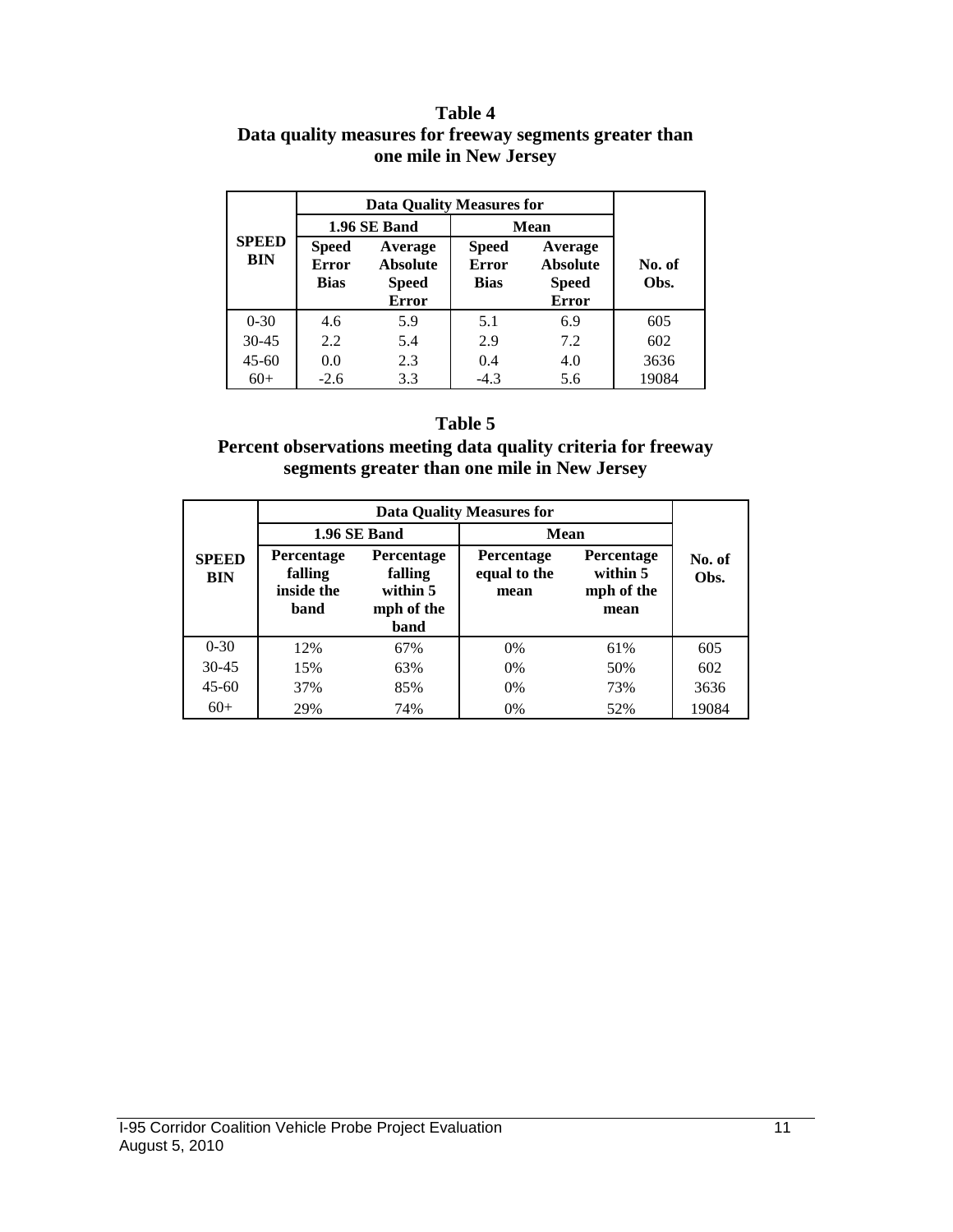|             |                 |                              |                            |                                      |                                                     | <b>Data Quality Measures for</b>  |                                                  |             |
|-------------|-----------------|------------------------------|----------------------------|--------------------------------------|-----------------------------------------------------|-----------------------------------|--------------------------------------------------|-------------|
|             | <b>Standard</b> |                              |                            |                                      | 1.96 SE Band                                        |                                   | Mean                                             |             |
| <b>TMC</b>  | TMC<br>length   | <b>Bluetooth</b><br>distance | <b>SPEED</b><br><b>BIN</b> | <b>Speed</b><br>Error<br><b>Bias</b> | Average<br><b>Absolute</b><br><b>Speed</b><br>Error | <b>Speed Error</b><br><b>Bias</b> | Average<br><b>Absolute Speed</b><br><b>Error</b> | No. of Obs. |
|             |                 |                              | $0 - 30$                   | 1.9                                  | 4.3                                                 | 2.0                               | 4.9                                              | 33          |
| $103+04296$ | 1.67            | 1.81                         | 30-45                      | 5.5                                  | 12.4                                                | 6.4                               | 14.7                                             | $15*$       |
|             |                 |                              | $45 - 60$                  | 0.8                                  | 2.2                                                 | 1.8                               | 4.0                                              | 107         |
|             |                 |                              | $60+$                      | $-2.6$                               | 2.7                                                 | $-4.4$                            | 5.0                                              | 1692        |
|             |                 |                              | $0 - 30$                   | 1.6                                  | 1.6                                                 | 2.9                               | 2.9                                              | $12*$       |
| 103-04295   | 2.19            | 2.21                         | 30-45                      | 3.4                                  | 5.2                                                 | $4.0\,$                           | 7.2                                              | $20*$       |
|             |                 |                              | $45 - 60$                  | 0.4                                  | 1.7                                                 | 1.5                               | 3.2                                              | 135         |
|             |                 |                              | $60+$                      | $-1.7$                               | 2.0                                                 | $-3.0$                            | 3.8                                              | 2195        |
|             |                 |                              | $0 - 30$                   | 1.3                                  | 3.5                                                 | 1.4                               | 4.4                                              | 45          |
| NJ07-0001   | 1.49            | 1.38                         | 30-45                      | $-0.5$                               | 4.3                                                 | $-0.7$                            | 5.9                                              | 134         |
|             |                 |                              | $45 - 60$                  | $-0.4$                               | 1.8                                                 | $-0.3$                            | 3.3                                              | 1229        |
|             |                 |                              | $60+$                      | $-1.4$                               | 1.6                                                 | $-3.2$                            | 3.9                                              | 456         |
|             |                 |                              | $0 - 30$                   | 6.9                                  | 7.6                                                 | 8.4                               | 9.8                                              | 75          |
| NJ07-0002   | 1.21            | 1.23                         | 30-45                      | 4.3                                  | 5.0                                                 | 5.6                               | 6.9                                              | 41          |
|             |                 |                              | $45 - 60$                  | $-0.5$                               | 2.3                                                 | $-0.4$                            | 4.2                                              | 112         |
|             |                 |                              | $60+$                      | $-4.5$                               | 4.5                                                 | $-7.0$                            | 7.2                                              | 1553        |
|             |                 |                              | $0 - 30$                   | 7.8                                  | 8.2                                                 | 8.3                               | 8.7                                              | 39          |
| NJ07-0003   | 1.58            | 1.70                         | 30-45                      | 4.0                                  | 4.6                                                 | 4.4                               | 5.5                                              | 101         |
|             |                 |                              | $45 - 60$                  | 1.2                                  | 2.2                                                 | 2.3                               | 3.8                                              | 1050        |
|             |                 |                              | $60+$                      | $-1.1$                               | 2.0                                                 | $-1.9$                            | 3.7                                              | 1423        |
|             |                 |                              | $0 - 30$                   | 4.5                                  | 7.2                                                 | 5.0                               | 8.0                                              | $9*$        |
| NJ07-0004   | 1.31            | 1.24                         | 30-45                      | 3.0                                  | 5.2                                                 | 3.7                               | 6.5                                              | 66          |
|             |                 |                              | $45 - 60$                  | $-1.8$                               | 3.3                                                 | $-2.3$                            | 5.2                                              | 158         |
|             |                 |                              | $60+$                      | $-5.7$                               | 5.8                                                 | $-8.5$                            | 8.7                                              | 2333        |
|             |                 |                              | $0 - 30$                   | 6.7                                  | 7.6                                                 | 7.6                               | 8.9                                              | 93          |
| NJ07-0005   | 1.16            | 1.21                         | 30-45                      | 2.1                                  | 6.8                                                 | 3.7                               | 9.9                                              | $25*$       |
|             |                 |                              | $45 - 60$                  | $-0.9$                               | 2.5                                                 | $-0.9$                            | 4.5                                              | 126         |
|             |                 |                              | $60+$                      | $-2.8$                               | 3.0                                                 | $-4.9$                            | 5.6                                              | 2421        |
|             |                 |                              | $0 - 30$                   | 6.4                                  | 7.2                                                 | 6.8                               | 7.8                                              | 90          |
| NJ07-0006   | 1.36            | 1.13                         | 30-45                      | 9.0                                  | 12.5                                                | 10.3                              | 14.5                                             | 54          |
|             |                 |                              | $45 - 60$                  | 3.2                                  | 5.5                                                 | 4.6                               | 7.7                                              | 126         |
|             |                 |                              | $60+$                      | 0.9                                  | 2.3                                                 | 1.5                               | 4.4                                              | 2620        |
|             |                 |                              | $0 - 30$                   | 3.1                                  | 4.9                                                 | 3.3                               | 5.5                                              | 138         |
| NJ07-0007   | 1.22            | 1.34                         | 30-45                      | $-0.1$                               | 3.5                                                 | 1.0                               | 5.7                                              | 63          |
|             |                 |                              | $45 - 60$                  | $-1.9$                               | 2.4                                                 | $-2.1$                            | 4.0                                              | 296         |
|             |                 |                              | $60+$                      | $-3.5$                               | 3.6                                                 | $-5.5$                            | 5.9                                              | 2389        |
|             |                 |                              | $0 - 30$                   | 1.9                                  | 3.4                                                 | 2.1                               | 4.7                                              | 71          |
| NJ07-0008   | 1.20            | 1.11                         | $30 - 45$                  | $-0.4$                               | 3.7                                                 | 0.2<br>$-0.9$                     | 6.1                                              | 83<br>297   |
|             |                 |                              | $45 - 60$                  | $-1.0$                               | $3.0\,$                                             |                                   | 5.0                                              | 2002        |
|             |                 |                              | $60+$                      | $-3.4$                               | $3.5\,$                                             | $-6.1$                            | 6.5                                              |             |

**Table 6 Data quality measures for individual freeway validation segments greater than one mile in the state of New Jersey**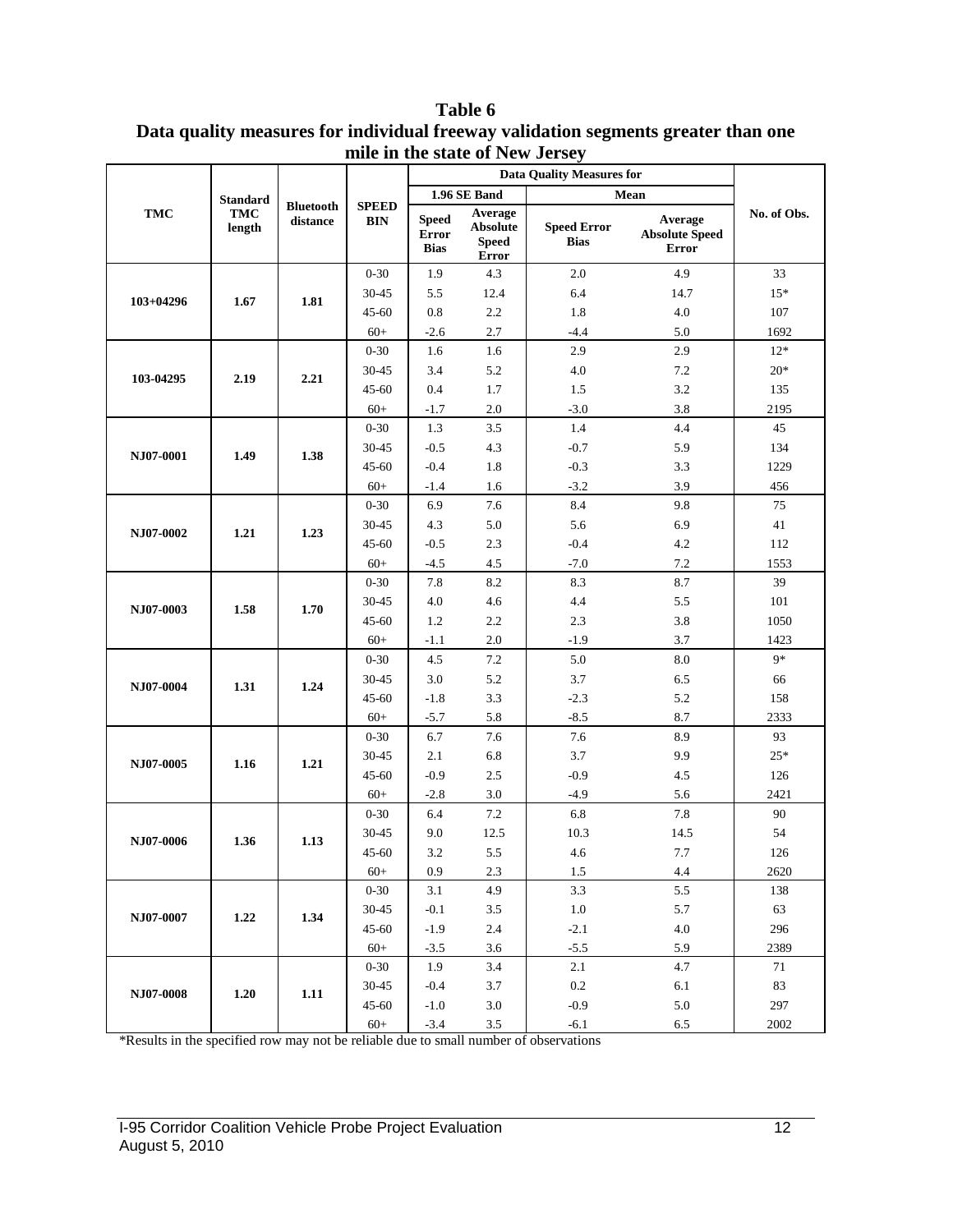#### **Data Quality Measures for 1.96 SE Band Mean Speed Error Bias Average Absolute Speed Error Speed Error Speed Error Bias Average Absolute SPEED BIN SPEED BIN Speed Error No. of TMC No.**   $\frac{6}{6}$ **Obs. falling falling**   $\frac{6}{6}$ **No. % No. falling falling % within within within within No. inside inside 5 mph 5 mph equal equal 5 mph 5 mph the the of the of the to the to the of the of the band band band band mean mean mean mean** 0-30 3 9% 26 79% 0 0% 23 70% 33 30-45 0 0% 3 20% 0 0% 1 7% 15\* **103+04296** 45-60 40 37% 89 83% 0 0% 81 76% 107 60+ 512 30% 1355 80% 0 0% 993 59% 1692 0-30 4 33% 11 92% 0 0% 11 92% 12\* 30-45 3 15% 12 60% 0 0% 9 45% 20\* **103-04295**  45-60 52 39% 122 90% 0 0% 113 84% 135 60+ 748 34% 1932 88% 0 0% 1563 71% 2195 0-30 10 22% 31 69% 0 0% 30 67% 45 30-45 18 13% 95 71% 0 0% 76 57% 134 **NJ07-0001** 45-60 511 42% 1108 90% 0 0% 990 81% 1229 60+ 183 40% 418 92% 0 0% 332 73% 456 0-30 5 7% 42 56% 0 0% 28 37% 75 30-45 10 24% 24 59% 0 0% 15 37% 41 **NJ07-0002** 45-60 42 38% 93 83% 0 0% 80 71% 112 60+ 274 18% 943 61% 0 0% 529 34% 1553 0-30 1 3% 17 44% 0 0% 16 41% 39 30-45 16 16% 68 67% 0 0% 60 59% 101 **NJ07-0003** 45-60 331 32% 908 86% 0 0% 765 73% 1050 60+ 599 42% 1283 90% 0 0% 1077 76% 1423  $0-30$  0  $0\%$  4 44% 0  $0\%$  4 44% 9\* 30-45 7 11% 40 61% 0 0% 36 55% 66 **NJ07-0004** 45-60 52 33% 119 75% 0 0% 96 61% 158 60+ 353 15% 1153 49% 0 0% 597 26% 2333 0-30 8 9% 61 66% 0 0% 57 61% 93 30-45 5 20% 15 60% 0 0% 10 40% 25\* **NJ07-0005** 45-60 47 37% 108 86% 0 0% 86 68% 126 60+ 797 33% 1832 76% 3 0% 1214 50% 2421 0-30 9 10% 59 66% 0 0% 57 63% 90 30-45 6 11% 17 31% 0 0% 13 24% 54 **NJ07-0006** 45-60 10 8% 60 48% 0 0% 39 31% 126 60+ 1030 39% 2181 83% 0 0% 1705 65% 2620 0-30 16 12% 93 67% 0 0% 90 65% 138 30-45 12 19% 46 73% 0 0% 36 57% 63 **NJ07-0007** 45-60 148 50% 255 86% 0 0% 231 78% 296 60+ 529 22% 1667 70% 1 0% 1120 47% 2389 0-30 18 25% 59 83% 0 0% 52 73% 71 30-45 13 16% 59 71% 0 0% 46 55% 83 **NJ07-0008** 45-60 99 33% 235 79% 0 0% 183 62% 297 60+ 593 30% 1436 72% 0 0% 850 42% 2002

#### **Table 7 Observations meeting data quality criteria for individual freeway validation segments greater than one mile in the state of New Jersey**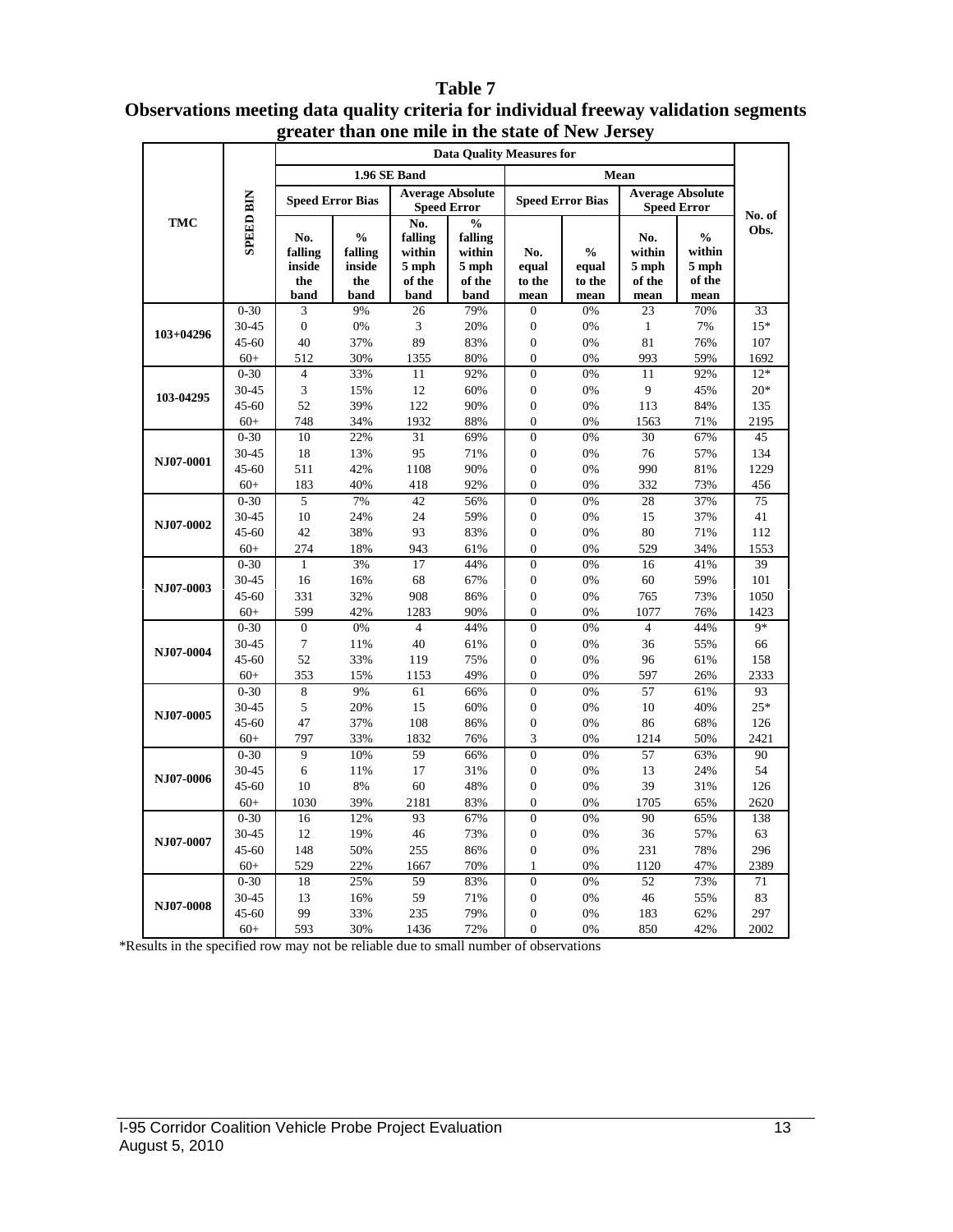

**Figure 2 Speed error bias for freeway segments greater than one mile in New Jersey**



**Figure 3 Average absolute speed error for freeway segments greater than one mile in New Jersey**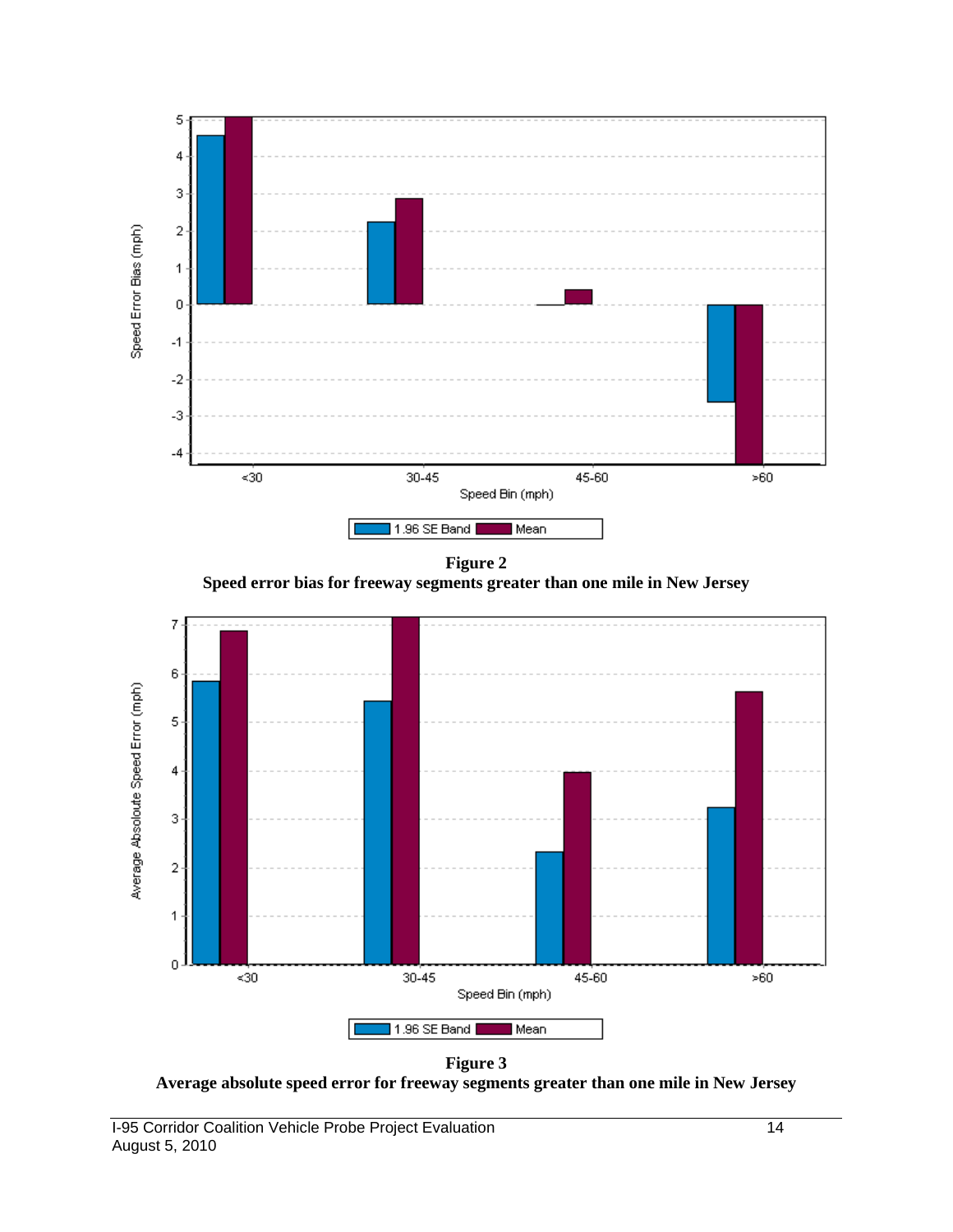### *Analysis of Results for a Freeway Ramp Segment*

Table 8 summarizes the data quality measures obtained as a result of comparison between Bluetooth and all reported INRIX speeds on a pair of freeway ramp segments considered in this round of validations. In all speed bins less than 60 mph, INRIX data meets the data quality measures set forth in the contract when errors are measured from the 1.96 times the standard error band. Comparison results for speeds above 60 mph are not be reliable due to small number of observations. The low numbers of observations of speeds above 60 mph indicate that normal ramps speeds (even without congestion) are constrained to less than 60 mph.

Table 9 shows the percentage of the time intervals that fall within 5 mph of the SEM band and the mean for each speed bin for the pair of freeway ramp segments in New Jersey. Tables 10 and 11 present detailed data for individual ramp segments in New Jersey in similar format as Tables 8 and 9, respectively. Note that for some segments in some speed bins the comparison results may not be reliable due to small number of observations.

Figures 4 and 5 show the speed error biases for different speed bins, and the average absolute speed errors for the pair of freeway ramp segments in New Jersey, respectively. These figures correspond to Table 8.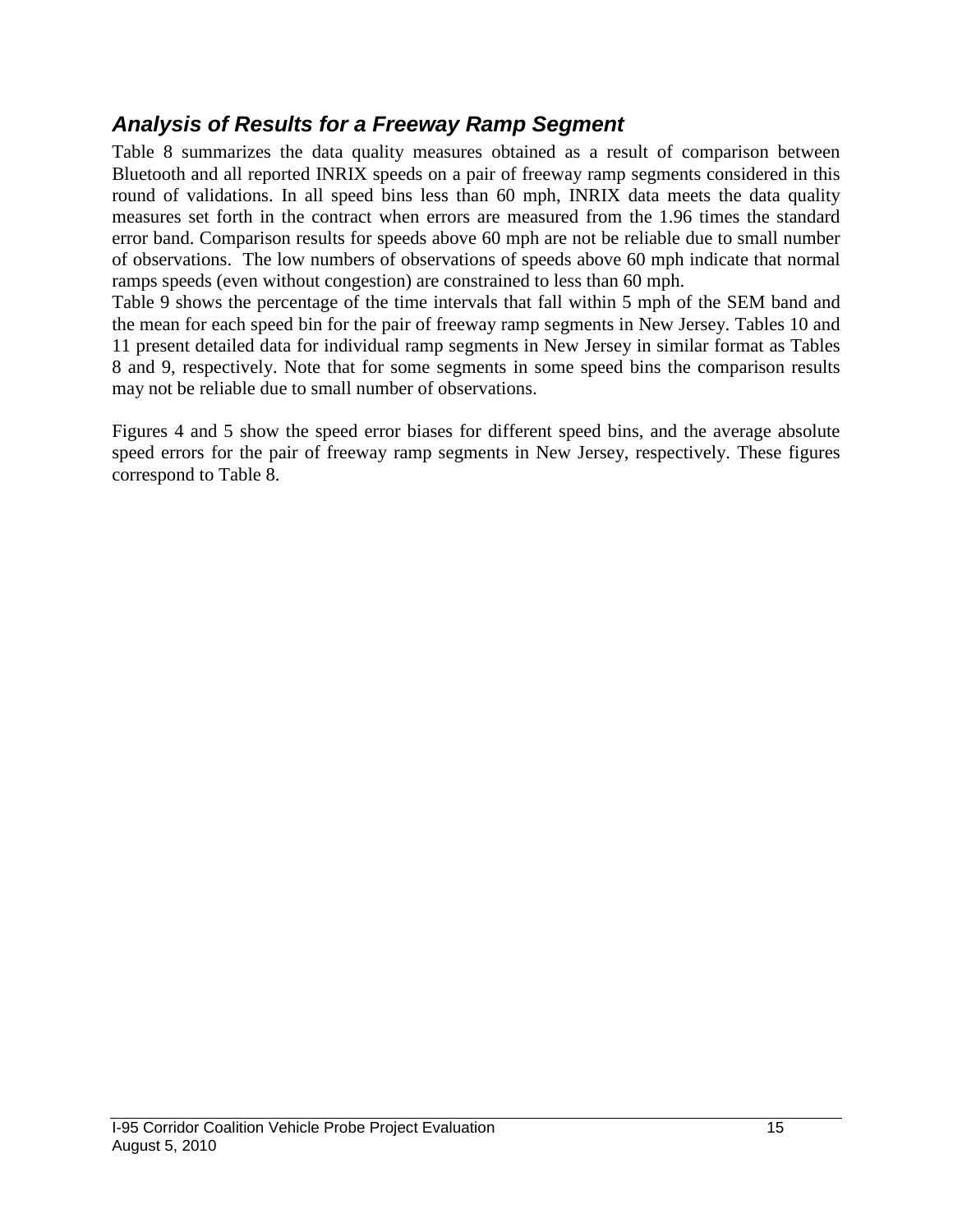|                     |                             | segments in New Jersey           |                             |                                 |                |  |  |  |  |
|---------------------|-----------------------------|----------------------------------|-----------------------------|---------------------------------|----------------|--|--|--|--|
|                     |                             | <b>Data Quality Measures for</b> |                             |                                 |                |  |  |  |  |
|                     |                             | 1.96 SE Band                     |                             | <b>Mean</b>                     |                |  |  |  |  |
| <b>SPEED</b><br>BIN | <b>Speed</b>                | Average                          | <b>Speed</b>                | Average                         |                |  |  |  |  |
|                     | <b>Error</b><br><b>Bias</b> | <b>Absolute</b><br><b>Speed</b>  | <b>Error</b><br><b>Bias</b> | <b>Absolute</b><br><b>Speed</b> | No. of<br>Obs. |  |  |  |  |
|                     |                             | <b>Error</b>                     |                             | <b>Error</b>                    |                |  |  |  |  |
| $0 - 30$            | 1.8                         | 2.7                              | 3.5                         | 5.2                             | 257            |  |  |  |  |

**Table 8 Data quality measures for a pair of freeway ramp**

60+ -10.5 10.5 -13.2 13.2 3\* \*Results in the specified row may not be reliable due to small number of observations

30-45 -0.3 1.6 0.0 3.4 573 45-60 -2.2 2.4 -3.8 4.4 2960

#### **Table 9**

#### **Percent observations meeting data quality criteria for a pair of freeway ramp segments in New Jersey**

|                            |                                             |                                                         | <b>Data Quality Measures for</b>          |                                              |                |  |
|----------------------------|---------------------------------------------|---------------------------------------------------------|-------------------------------------------|----------------------------------------------|----------------|--|
|                            |                                             | 1.96 SE Band                                            | <b>Mean</b>                               |                                              |                |  |
| <b>SPEED</b><br><b>BIN</b> | Percentage<br>falling<br>inside the<br>band | Percentage<br>falling<br>within 5<br>mph of the<br>band | <b>Percentage</b><br>equal to the<br>mean | Percentage<br>within 5<br>mph of the<br>mean | No. of<br>Obs. |  |
| $0 - 30$                   | 31%                                         | 84%                                                     | $0\%$                                     | 68%                                          | 257            |  |
| $30 - 45$                  | 43%                                         | 89%                                                     | $0\%$                                     | 77%                                          | 573            |  |
| $45 - 60$                  | 33%                                         | 84%                                                     | $0\%$                                     | 63%                                          | 2960           |  |
| $60+$                      | 0%                                          | $0\%$                                                   | 0%                                        | 0%                                           | $3*$           |  |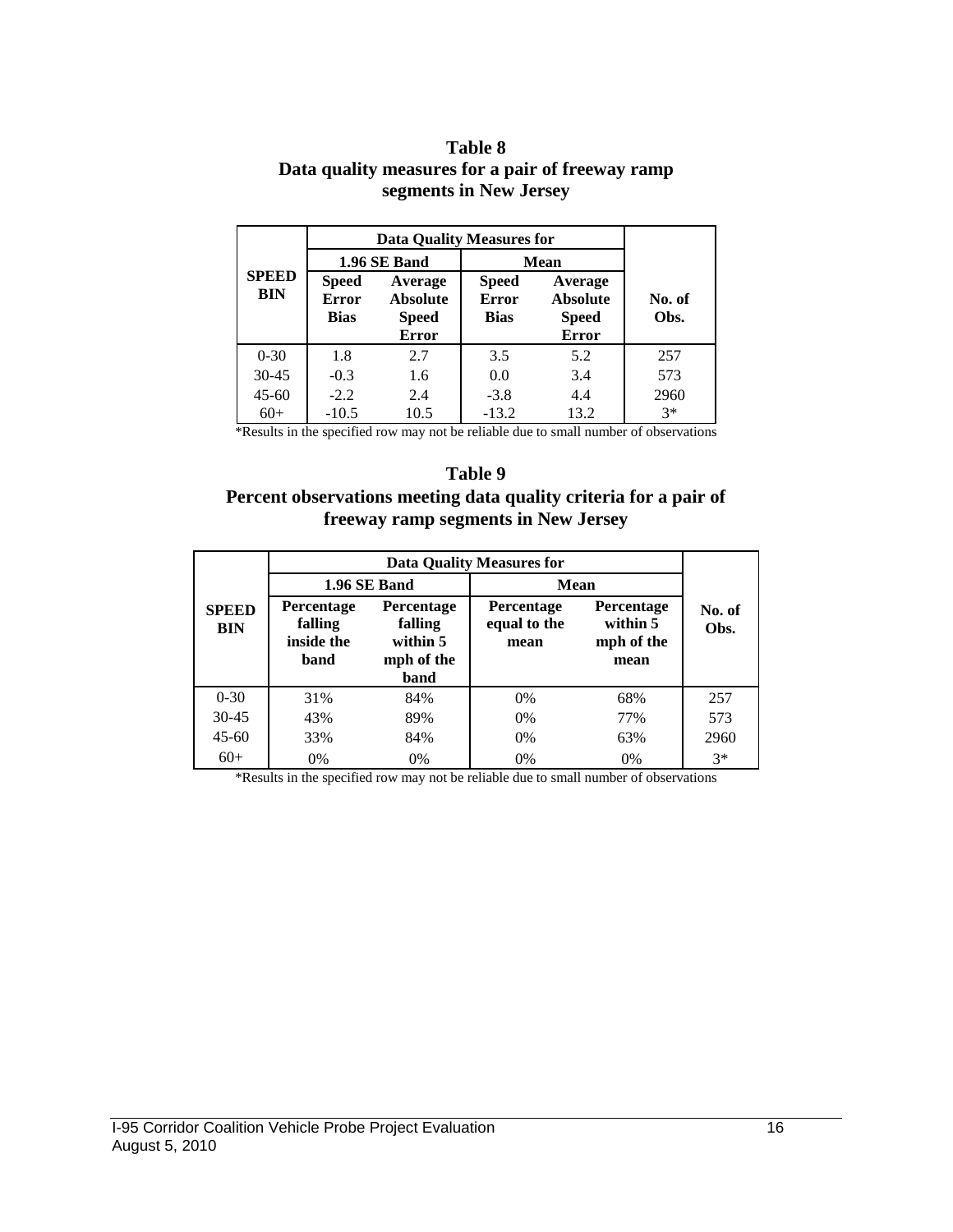| рам диангу тоаэигсэ юг тогулаан нээмду татр ээдтэно т ир эмээ огтоо дэгээ |                               |                              |                            |                                      |                                                            |                                             |                                                            |                |  |  |
|---------------------------------------------------------------------------|-------------------------------|------------------------------|----------------------------|--------------------------------------|------------------------------------------------------------|---------------------------------------------|------------------------------------------------------------|----------------|--|--|
| TMC                                                                       | <b>Standard TMC</b><br>length | <b>Bluetooth</b><br>distance | <b>SPEED</b><br><b>BIN</b> | <b>Data Quality Measures for</b>     |                                                            |                                             |                                                            |                |  |  |
|                                                                           |                               |                              |                            | 1.96 SE Band                         |                                                            | Mean                                        |                                                            |                |  |  |
|                                                                           |                               |                              |                            | <b>Speed</b><br>Error<br><b>Bias</b> | Average<br><b>Absolute</b><br><b>Speed</b><br><b>Error</b> | <b>Speed</b><br><b>Error</b><br><b>Bias</b> | Average<br><b>Absolute</b><br><b>Speed</b><br><b>Error</b> | No. of<br>Obs. |  |  |
| 103N04210                                                                 | 1.05                          | 1.18                         | $0 - 30$                   | 1.5                                  | 3.0                                                        | 1.8                                         | 4.1                                                        | 133            |  |  |
|                                                                           |                               |                              | $30 - 45$                  | $-0.4$                               | 1.8                                                        | $-0.3$                                      | 3.1                                                        | 366            |  |  |
|                                                                           |                               |                              | $45 - 60$                  | $-2.5$                               | 2.7                                                        | $-4.1$                                      | 4.6                                                        | 2029           |  |  |
|                                                                           |                               |                              | $60+$                      | $-12.1$                              | 12.1                                                       | $-14.8$                                     | 14.8                                                       | $2*$           |  |  |
| NJ07-0009                                                                 | 1.15                          | 1.21                         | $0 - 30$                   | 2.1                                  | 2.3                                                        | 5.4                                         | 6.2                                                        | 124            |  |  |
|                                                                           |                               |                              | $30 - 45$                  | $-0.1$                               | 1.4                                                        | 0.5                                         | 3.8                                                        | 207            |  |  |
|                                                                           |                               |                              | $45 - 60$                  | $-1.4$                               | 1.6                                                        | $-2.9$                                      | 3.9                                                        | 931            |  |  |
|                                                                           |                               |                              | $60+$                      | $-7.3$                               | 7.3                                                        | $-10.2$                                     | 10.2                                                       | $1*$           |  |  |

**Table 10 Data quality measures for individual freeway ramp segments in the state of New Jersey**

\*Results in the specified row may not be reliable due to small number of observations

#### **Table 11 Observations meeting data quality criteria for individual freeway ramp segments in the state of New Jersey**

| <b>TMC</b> | BIN<br><b>GREED</b> | <b>Data Quality Measures for</b> |                                           |                                               |                                                       |                         |                                  |                                               |                                            |        |
|------------|---------------------|----------------------------------|-------------------------------------------|-----------------------------------------------|-------------------------------------------------------|-------------------------|----------------------------------|-----------------------------------------------|--------------------------------------------|--------|
|            |                     | 1.96 SE Band                     |                                           |                                               |                                                       | Mean                    |                                  |                                               |                                            |        |
|            |                     | <b>Speed Error Bias</b>          |                                           | <b>Average Absolute</b><br><b>Speed Error</b> |                                                       | <b>Speed Error Bias</b> |                                  | <b>Average Absolute</b><br><b>Speed Error</b> |                                            | No. of |
|            |                     | No.<br>falling<br>inside<br>the  | $\frac{0}{0}$<br>falling<br>inside<br>the | No.<br>falling<br>within<br>5 mph<br>of the   | $\frac{0}{0}$<br>falling<br>within<br>5 mph<br>of the | No.<br>equal<br>to the  | $\frac{0}{0}$<br>equal<br>to the | No.<br>within<br>5 mph<br>of the              | $\frac{6}{6}$<br>within<br>5 mph<br>of the | Obs.   |
|            |                     | band                             | band                                      | band                                          | band                                                  | mean                    | mean                             | mean                                          | mean                                       |        |
| 103N04210  | $0 - 30$            | 28                               | 21%                                       | 112                                           | 84%                                                   | $\Omega$                | 0%                               | 99                                            | 74%                                        | 133    |
|            | $30 - 45$           | 128                              | 35%                                       | 326                                           | 89%                                                   | $\Omega$                | 0%                               | 295                                           | 81%                                        | 366    |
|            | $45 - 60$           | 556                              | 27%                                       | 1624                                          | 80%                                                   | $\Omega$                | 0%                               | 1205                                          | 59%                                        | 2029   |
|            | $60+$               | $\Omega$                         | 0%                                        | $\mathbf{0}$                                  | 0%                                                    | 0                       | 0%                               | $\Omega$                                      | 0%                                         | $2*$   |
| NJ07-0009  | $0 - 30$            | 51                               | 41%                                       | 105                                           | 85%                                                   | $\Omega$                | 0%                               | 75                                            | 60%                                        | 124    |
|            | 30-45               | 119                              | 57%                                       | 186                                           | 90%                                                   | $\overline{c}$          | 1%                               | 148                                           | 72%                                        | 207    |
|            | $45 - 60$           | 414                              | 44%                                       | 849                                           | 91%                                                   | $\Omega$                | 0%                               | 666                                           | 72%                                        | 931    |
|            | $60+$               | $\mathbf{0}$                     | 0%                                        | 0                                             | 0%                                                    | $\mathbf{0}$            | 0%                               | 0                                             | 0%                                         | $1*$   |